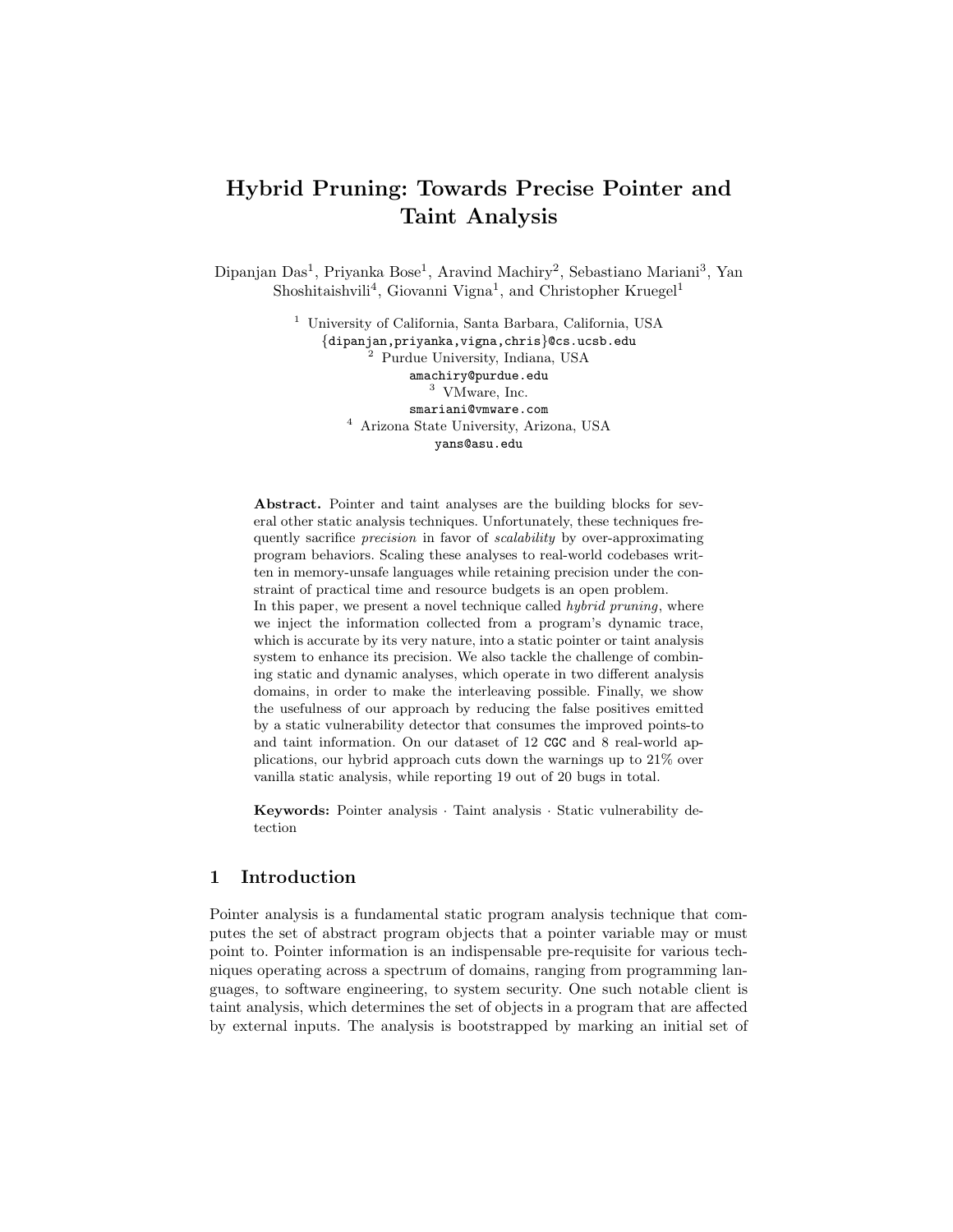objects that can directly be influenced by an external source  $(e.g.,\text{ an attacker})$ as tainted. During taint propagation, the taint engine consults the points-to set of the destination operand of a program instruction, and propagates taint labels according to the taint policy, and the taint labels of the source operands. Therefore, an over-approximated points-to set quickly leads to taint explosion, resulting in most of the program objects getting incorrectly tainted. Many static vulnerability detection techniques employ either pointer, or taint analysis, or a combination of both [29]. In order to not miss bugs, these techniques strive to be sound, rather than complete. Consequently, such vulnerability detection clients generate numerous false positives. A precise pointer or taint analysis improves the false positive rate of a static vulnerability detector, thereby making the overall result more amenable to manual triaging.

As the size of the target program grows, precise, whole program pointer and taint analyses become prohibitively expensive. Though field, context, or flow sensitivity increases the analysis precision, such an analysis pays the price in terms of the overhead associated with the metadata management, and enumeration of individual field, context, or flow. Oftentimes, the analyses make unsound choices in order to remain scalable,  $e.g.,$  restricting the exploration within a specific sub-system, or making certain *soundy* assumptions [29].

In this paper, we propose *hybrid pruning* – a novel program analysis paradigm that augments the state-of-the-art static analysis techniques with dynamic trace information. Our algorithm improves both the pointer and taint analyses at those program points where static reasoning is imprecise, and precise dynamic information is available. With the recent tide of research in fuzzing, it has become easier to generate high-quality dynamic traces with deeper program penetration. If the dynamic trace is available along a certain program path, our algorithm injects guaranteed, precise yet partial ground truth to aid the static analysis component. Although inherently unsound in principle, our strategy transitively improves the analysis at all those program points which were previously using the imprecise static information, thus multiplicating the advantage. However, leveraging a dynamic trace for static analysis is non-trivial, as they operate in two different analysis domains, e.g., concrete instructions and run-time memory allocations vs. SSA-based IR and abstract memory objects. Our approach lifts the dynamic trace to the static domain to make the interleaving possible. Of course, dynamic analysis tools, such as fuzzers, will likely not succeed in exercising all possible program paths. To compensate for the lack of dynamic coverage, we fall back to the conservative static analysis for all other program paths for which a dynamic trace is absent. We demonstrate two different modes of hybrid pruning – opportunistic  $(H_0)$  and propagation-only  $(H_P)$ , and show when one is better than the other depending on the quality of the dynamic trace collected. These two modes operate along a spectrum of soundness and usability. The improvement in points-to and taint analyses is positively correlated with the dynamic coverage. If the dynamic coverage is moderate, the  $H_0$  mode is preferred. This mode is designed to be more robust against the lack of dynamic information, because it conservatively switches to pure static mode where dynamic information is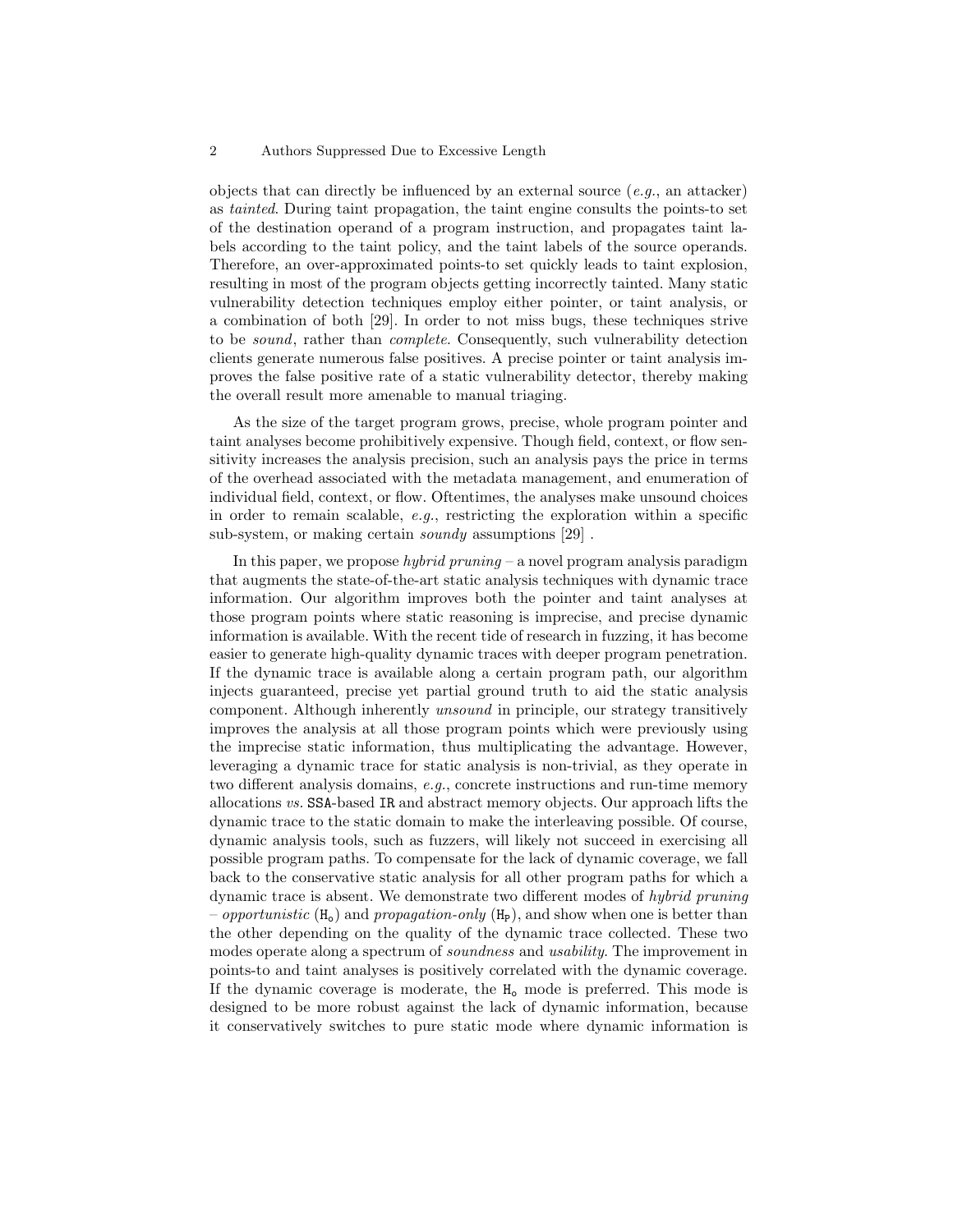unavailable. On the other hand, the  $H_P$  mode shows promise when we have high confidence in the quality of dynamic information, as just the dynamic facts are propagated using the static analysis algorithms in this mode.

Our work is motivated by the observation that the static bug detectors are oftentimes notorious in emitting warnings in a volume which far surpasses the triaging ability of the human experts. For example, as on May 7, 2022, Coverity [3], a popular static bug detector, has emitted 47, 038 warnings in the Linux kernel version 5.18.0-rc4, of which 9, 137 are still outstanding. We envision  $hy$ brid pruning as a technique to improve the state-of-the-art in the static bug detection. Therefore, to evaluate the applicability of our technique in the real world, we extended DR.CHECKER [29], a purely static bug finder, to make use of hybrid pruning. As we anticipated, the precise points-to and taint information indeed reduced the number of false positives, while maintaining a comparable true positive rate. On our evaluation of 12 CGC [13] applications, the bug detectors relying on the  $H_0$  mode emit up to 36% less warnings, while the  $H_P$  mode reduces warnings up to 56%. We additionally show that, in spite of reducing significant fraction of warnings, the vulnerability detectors are still able to detect 15 ( $H_P$ ) and 19 ( $H_o$ ) out of 20 bugs in the CGC [13] and the real-world datasets combined.

Contributions. This paper makes the following contributions:

- 1. Technique. We propose hybrid pruning, a new hybrid program analysis technique that combines dynamic information with the vanilla static analysis to develop precise pointer and taint analyses.
- 2. Applicability. To demonstrate the effectiveness of our hybrid technique, we have further developed a vulnerability detection system as a client of our improved pointer and taint analyses. It exhibits significantly lower false positive rate as compared to its static counterpart.
- 3. Evaluation. We implement our approach in a practical prototype, and show its efficacy in an experimental evaluation on two different datasets, *i.e.*, CGC [13], and a collection of popular real-world programs.

# 2 Background

In this section, we equip the reader with the background information required to understand our approach.

#### 2.1 Flow-sensitive, static points-to analysis

We provide a brief overview of an Andersen-style, flow-sensitive, static pointsto (SPT) analysis technique, which we will use later on to demonstrate our hybrid approach. The goal of any static points-to analysis is to determine the set of objects that a given pointer can point to, at any point in the program. Specifically, a points-to analysis answers a membership query  $IsPtsTo(p, x)$ , which indicates whether a memory object  $x$  is in the points-to set of the pointer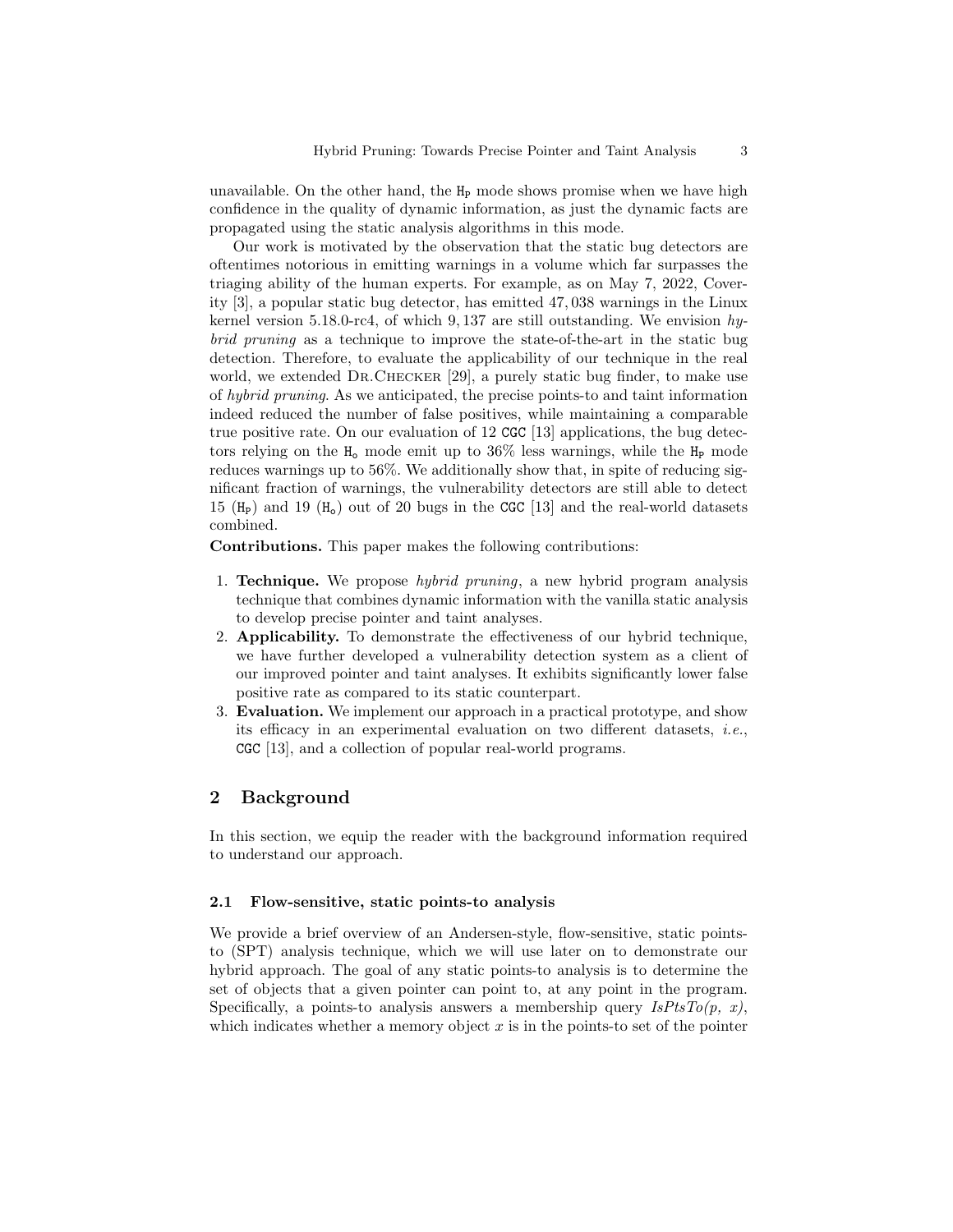p. A flow-sensitive points-to analysis computes the points-to set of the pointers according to the control-flow of the program. Given a program, the analysis starts by generating constraints for every pointer according to their usage in the program. The solution to the generated constraints gives the points-to results for all the pointers. A points-to analysis either categorizes, or transforms any program statement into one or more of the statements in Figure 1.



Fig. 1: The premise (highlighted) of an inference rule represents the type of the statement encountered in a program, and the conclusion corresponds to the constraints in SPT.

$$
\frac{PtsTo(p) \supseteq PtsTo(q) \quad l_x \in PtsTo(q)}{l_x \in PtsTo(p)} \quad \text{Copy} \quad \frac{PtsTo(p) \supseteq PtsTo(q) \quad l_r \in PtsTo(q) \quad l_x \in PtsTo(r)}{l_x \in PtsTo(p)} \quad \text{DEREFERENCE}
$$
\n
$$
\frac{PtsTo(p) \supseteq PtsTo(q) \quad l_r \in PtsTo(p) \quad l_x \in PtsTo(p)}{l_x \in PtsTo(p)} \quad \text{ASSIGN}
$$

Fig. 2: Rules to solve the SPT constraint graph.

Constraint generation. The analysis iterates over the statements in a program, and collects the constraints according to the rules in Figure 1, where  $l_x$ and  $PtsTo(p)$  denote the location of the variable x, and the points-to set of the pointer p respectively. The constraints are usually managed by creating a constraint graph, where the nodes represent pointers or memory objects, and edges represent the constraints.

Constraint solving. Once the constraints are generated, each of the constraints will be solved until a fixed point is reached, *i.e.*, no changes occur to the pointsto set of all the pointers. The rules in Figure 2 are used to solve the generated constraints.

### 2.2 Static taint tracking

Static Taint Tracking (STT) [36] is a data-flow tracking technique used to track the flow of the tainted data within a program. STT is most commonly used in vulnerability detection, where the program input is tainted, and vulnerabilities are modeled as an usage of unsanitized data in the sensitive operations. For example, a usage of tainted data in an arithmetic operation can cause an integer overflow or an underflow bug. Similarly, an out-of-bounds access bug can occur when tainted data is used as the index in an array. STT consists of the following components: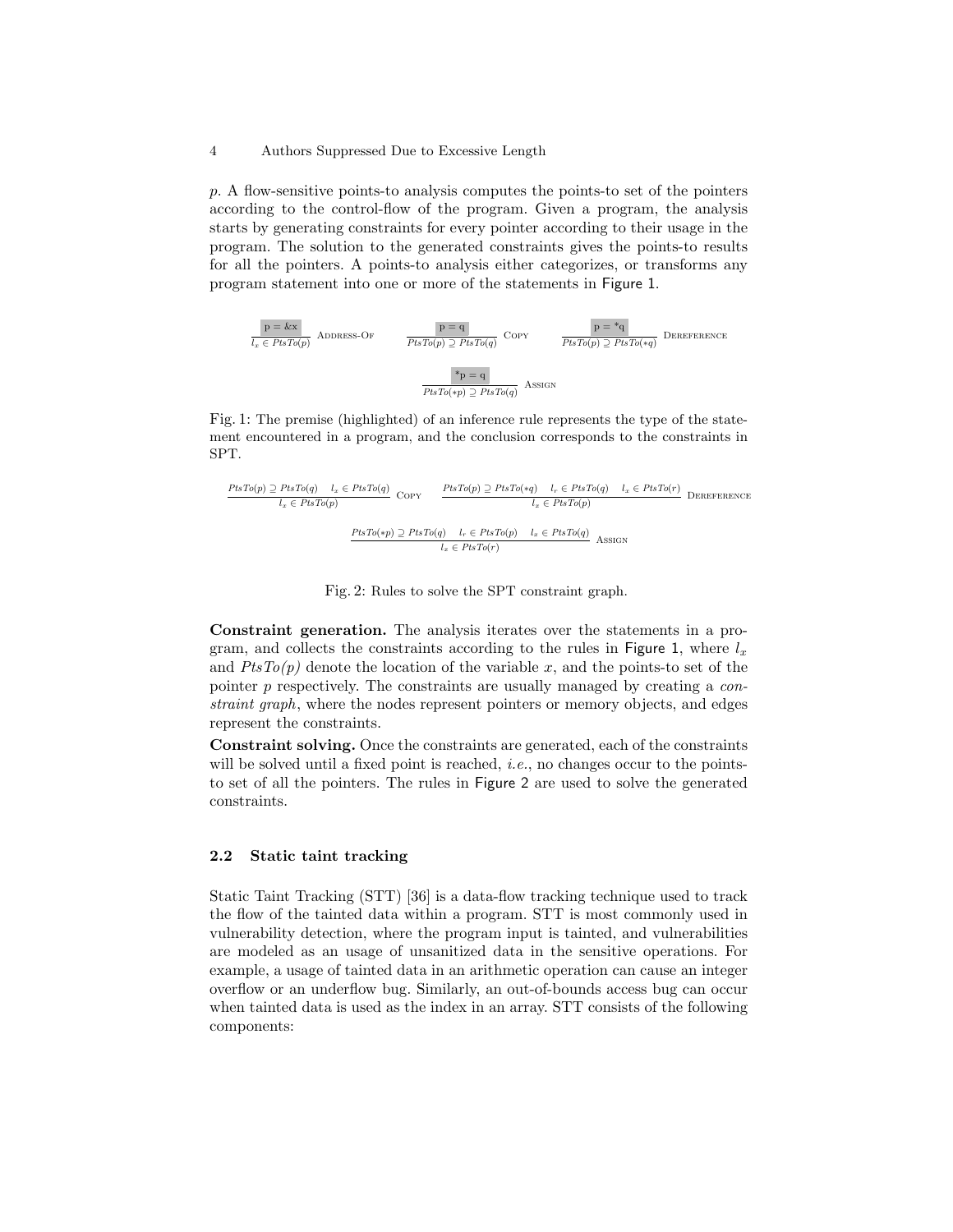Taint source. Functions that read an input from the user, or the environment, e.g., read, scanf are considered as taint sources. The variables into which the data is read are labeled as tainted.

Taint propagation. Typically, the result (destination) of an operation is labeled tainted if any one of its operands (source) is already tainted, e.g., for a binary operation  $r \leftarrow f(a, b)$ , taint propagates to r if either a or b is tainted.

An STT requires points-to information to track the flow of tainted data through pointers. To inject taint, the STT must know to which objects the source pointer can point, so that it can taint all those objects. Note that an imprecise pointer analysis could result in over-tainting, resulting in many data elements being incorrectly considered as tainted [41]. In this paper, we use the taint propagation rules similar to the ones proposed in Dr. Checker [29].

# 3 Motivation

#### 3.1 Running example

We use the code in Listing 1.1 to explain various aspects of our technique. To generate execution traces, we exercise the program with a test suite. However, the part of the code highlighted in  $red$  is **not** executed in any of the dynamic runs.

Points-to. The process buf() function returns either of its char pointer arguments (res at Line 10, or req at Line 13) depending on the value of  $r$  (Lines 8) and 11). c buff gets assigned the pointer returned by the process buf() call once at Line 28 (res buff), then again at Line 35 (greq), and lastly at Line 47  $(q).$ 

Taint. At Line 32, the program reads user data into the buffer pointed to by c buff, which, in turn, points to res buff.

**Bugs.** There are five array indexing operations (Lines  $37-41$ , 50). However, the operation at the Line 39 could lead to an out-of-bounds write of buff, because res buff gets tainted at Line 32 (via c buff). In turn, the index res buff [0] can contain a value greater than the size of buff  $(i.e., 16)$ . Likewise, the write at Line 50 can lead to an out-of-bounds write of the buffer pointed by c buff (*i.e.*,  $q$  from Line 47). The remaining three indexing operations are safe.

#### 3.2 Imprecision in vanilla static analysis

Consider an STT technique based on the SPT analysis that we presented in Section 2 on our example in Listing 1.1. The call to read\_user\_data taints object ids  $\{3, 1, 4, 2\}$  because of the points-to set of c\_buff@28. At Lines 37, 39, 40, 41, and 50, we are using data from the tainted objects  $(i.e., \{3, 1, 4, 2\})$  as indices to write to arrays. Consequently, any static vulnerability detection technique that relies only on the STT information, and checks for the use of tainted data as an array index (unsafe operation) will raise a potential out-of-bounds alert. However, as described in Section 3.1, only the buffer pointed to by res buff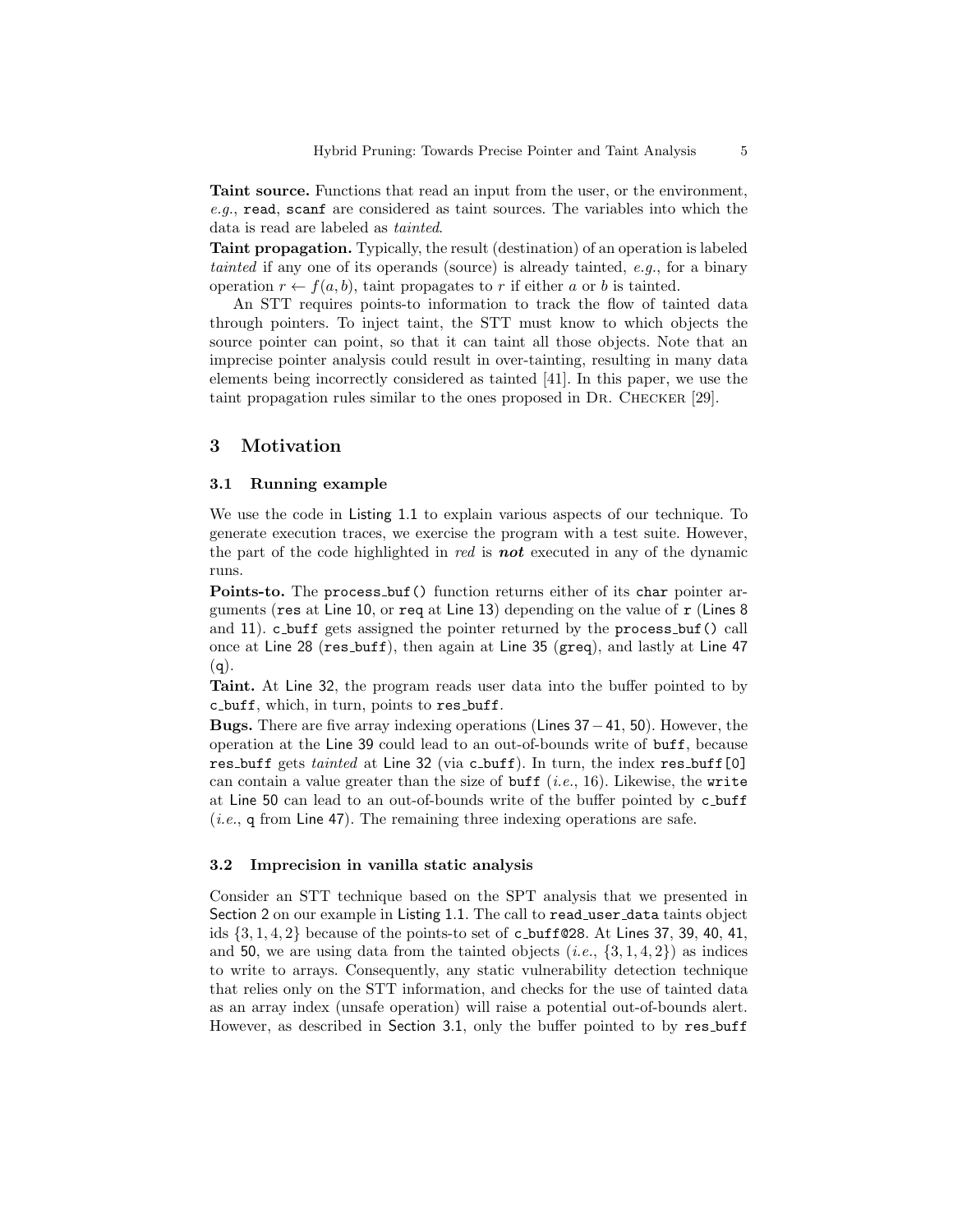contains tainted data. Therefore, only the warnings raised at Lines 39 and 50 are true positives. Next, we show how we use dynamic information to improve the precision of static analysis techniques to eliminate these false positives.

```
1 \text{ #define} BSIZE 512
  _2 // global object, ID: 1<br>3 char greq[BSIZE];
  _4 // global object, ID: 2<br>5 _{\rm char} gres[BSIZE];
 6 char *process_buf(IOLevel r, char *res, char *req) {
        switch(r) {
            case IORECV:
  9 \qquad \qquad \bullet \qquad \bullet \bullet10 return res;
11 case IOSEND:
12
13 return req;
14 }
15 return NULL;
16 }
17
\begin{array}{cc} \text{18} \ \text{int} \ \text{main} \ (\ldots) \ \ \{ \end{array}<br>
19 // stack object, ID: 3
20 char req_buff [BSIZE];
\begin{array}{lll} 21 & // stack object, ID: 4 \ 22 & char res_buff[BSIZE]; \end{array}\begin{array}{cc} 23 & // stack object, ID: 5 \ 24 & char buffer[16]; \end{array}25 char *c\_buffer, *t\_buffer;
26
27 // The return value will be res-buff
28 c buff = process buf (IORECV, res buff, req buff);
29\begin{array}{c|cc}\n 30 & // Read user (tainted) data into the buffer \\
 31 & // pointed to by c_buff, i.e., res_buff\n\end{array}31 // pointed to by c_buff, i.e., res\_buff<br>32 read_user_data(c_buff, BSIZE);
3\sqrt{3}\frac{34}{35} // The return value will be greq<br>35 c_buff = process_buf(IOSEND, gres, greq);
36
37 buff [req\_bufferf[0]] = 'R';<br>38 // BUG: Potential out of bounds write
39 buff [res_buff [0]] = 'S';<br>
40 buff [greq [0]] = 'r';<br>
41 buff [gres [0]] = 's';
\begin{array}{c} 42 \\ 43 \end{array}if (\ldots) {
\frac{44}{7} heap object, ID: 6
45 char ∗q = g e t env ( . . . ) ;
46 t b u f f = c b u f f ; // c b u f f p o i n t s t o g r e q he r e
47 c b u f f = q ;
48<br>49// BUG: Potential out of bounds write
50 c_{-} buff [res_buff [0]] = ^{1}I ';<br>51 ...
        \overline{\ }52\,53
54 return 0;
55 }
```
Listing 1.1: Example program to demonstrate the effectiveness of hybrid pruning. The region highlighted in red is **never** executed in any of the dynamic runs.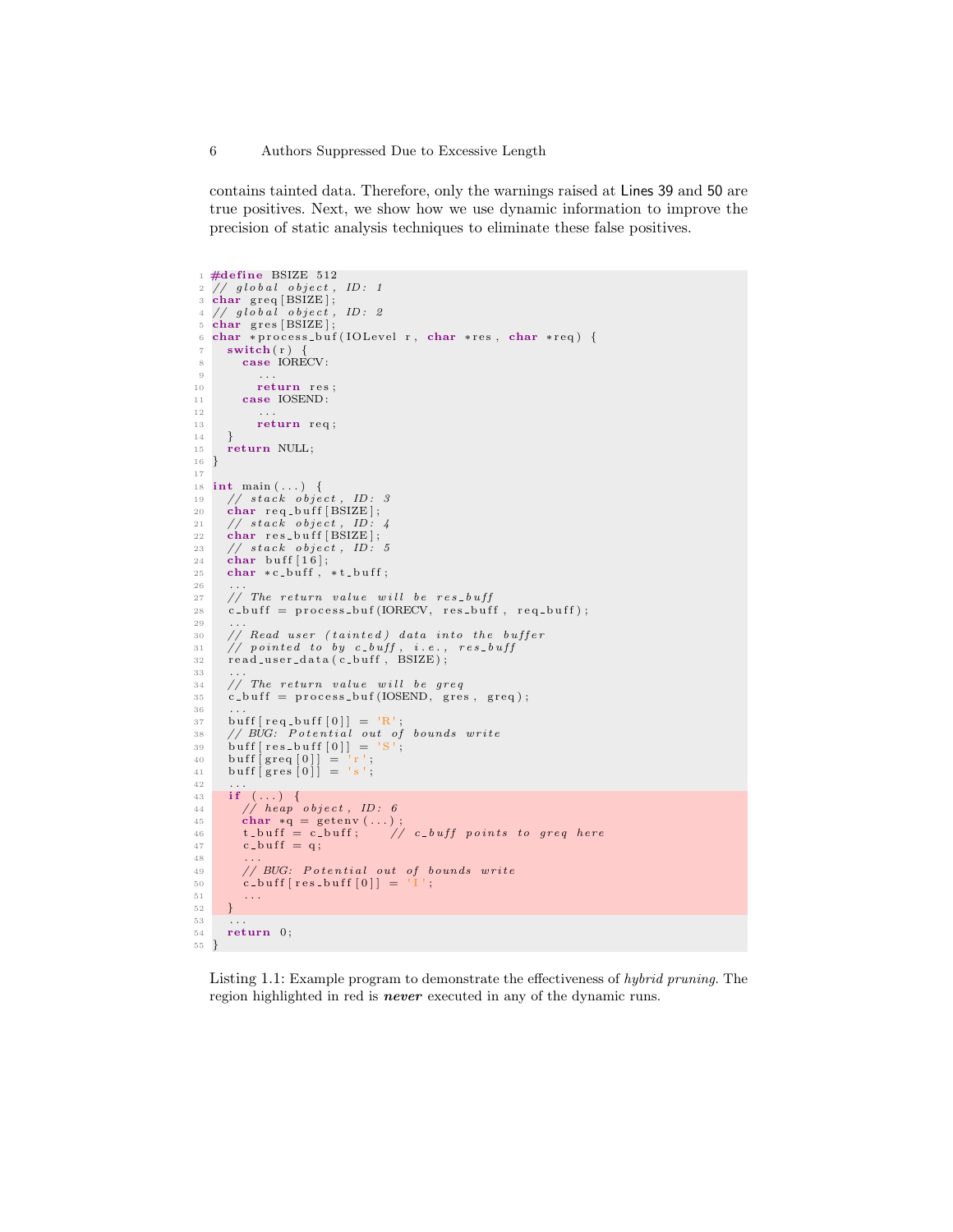| Objects        |          |  | Tainted data? Static Taint Tracking (STT)           |  |  |  |
|----------------|----------|--|-----------------------------------------------------|--|--|--|
|                |          |  | ID Name (Ground Truth) Flow-Sens $PT H_P-PT H_Q-PT$ |  |  |  |
|                | greq     |  |                                                     |  |  |  |
| $\overline{2}$ | gres     |  |                                                     |  |  |  |
| 3              | req_buff |  |                                                     |  |  |  |
|                | res_buff |  |                                                     |  |  |  |
| -5             | buff     |  |                                                     |  |  |  |
|                |          |  |                                                     |  |  |  |

Table 1: Tainted objects ( $\checkmark$ : Tainted,  $\checkmark$ : not Tainted) when different points-to analysis techniques are used. The colors **green** and **red** represent true positives, and false positives respectively.

| <b>Vulnerability Warnings</b>  | Static Taint Tracking (STT)                                         |  |  |  |
|--------------------------------|---------------------------------------------------------------------|--|--|--|
| (Ground Truth)                 | $\text{Flow-Sens PT}$ $\text{H}_P\text{-PT}$ $\text{H}_q\text{-PT}$ |  |  |  |
| Out-of-bounds write on Line 39 |                                                                     |  |  |  |
| Out-of-bounds write on Line 50 |                                                                     |  |  |  |
| <b>False positives</b>         |                                                                     |  |  |  |
| Total warnings                 |                                                                     |  |  |  |

Table 2: Vulnerability warnings of static taint tracking when different points-to analysis techniques are used. The color **green** represents true positives, and **red** represents false positives and false negatives respectively.

| Pointer                    | Dynamic points-to         |  |  |  |  |  |
|----------------------------|---------------------------|--|--|--|--|--|
| q                          | N/A                       |  |  |  |  |  |
| buff                       | {5}                       |  |  |  |  |  |
| req_buff                   | {3}                       |  |  |  |  |  |
| greq                       | 1                         |  |  |  |  |  |
| res_buff                   | {4}                       |  |  |  |  |  |
| gres                       | [2]                       |  |  |  |  |  |
| req                        | $\overline{1,3}$          |  |  |  |  |  |
| res                        | ${2,4}$                   |  |  |  |  |  |
| return                     | ${3,1,4,2}$               |  |  |  |  |  |
| c_buff@28                  | $\overline{\{4\}}$        |  |  |  |  |  |
| c_buff@35                  | {2}                       |  |  |  |  |  |
| c_buff@47                  | N/A                       |  |  |  |  |  |
| Table                      | 3:<br>Dynamic             |  |  |  |  |  |
| points-to                  | information               |  |  |  |  |  |
| collected for the exam-    |                           |  |  |  |  |  |
|                            | ple in Listing 1.1. $N/A$ |  |  |  |  |  |
|                            | indicates that the code   |  |  |  |  |  |
| corresponding to the       |                           |  |  |  |  |  |
| pointer is not executed in |                           |  |  |  |  |  |
| any of the dynamic runs.   |                           |  |  |  |  |  |

#### 3.3 Precision gain due to hybrid pruning

First, we exercise the program either using tests, or by fuzzing, to collect dynamic points-to and taint facts. Then, we augment the static pointer and taint analysis techniques with the recorded dynamic facts in either of the following two ways – propagation-only  $(H_P)$ , or opportunistic  $(H_o)$ .

**Propagation-only**  $(H_P)$ . In this mode, the static analysis is first initialized with the recorded dynamic facts. Then, the static pointer and taint analysis algorithms propagate those dynamic facts even to those program points that are not executed dynamically. In other words, the information generated at any program point is derived only from the dynamic information, but propagated by the static analysis rules. The benefit of the  $H<sub>P</sub>$  over dynamic-only analysis is that the former compensates for the lack of dynamic information by static propagation of dynamic facts, at the program points where the dynamic information is absent. Greater the dynamic coverage is, more effective the  $H<sub>P</sub>$  mode will be in eliminating the spurious points-to and taint sets. The  $H_P$  hybrid pruning strategy, when applied to static points-to (SPT) and static taint-tracking (STT) analyses, yields  $H_P-PT$  (propagation-only points-to) and  $H_P-TT$  (propagation-only tainttracking) analyses, respectively.

In Listing 1.1, H<sub>P</sub>-PT prunes the over-approximated SPT set of c\_buff@28 from  $\{3, 1, 4, 2\}$  to  $\{4\}$ . Consequently, an STT that relies on  $H_P-PT$  correctly taints only the object with id 4 (res buff), thus improving the precision of the taint analysis, as shown in Table 1 (Column  $H_P-PT$ ). Furthermore, as shown in Table 2 (Column  $H_P-PT$ ), a static vulnerability detection technique that uses this hybrid taint-tracking emits no false warnings. However, for cases where dynamic information is inadequate,  $e.g.,$  the points-to information of c buff@47 is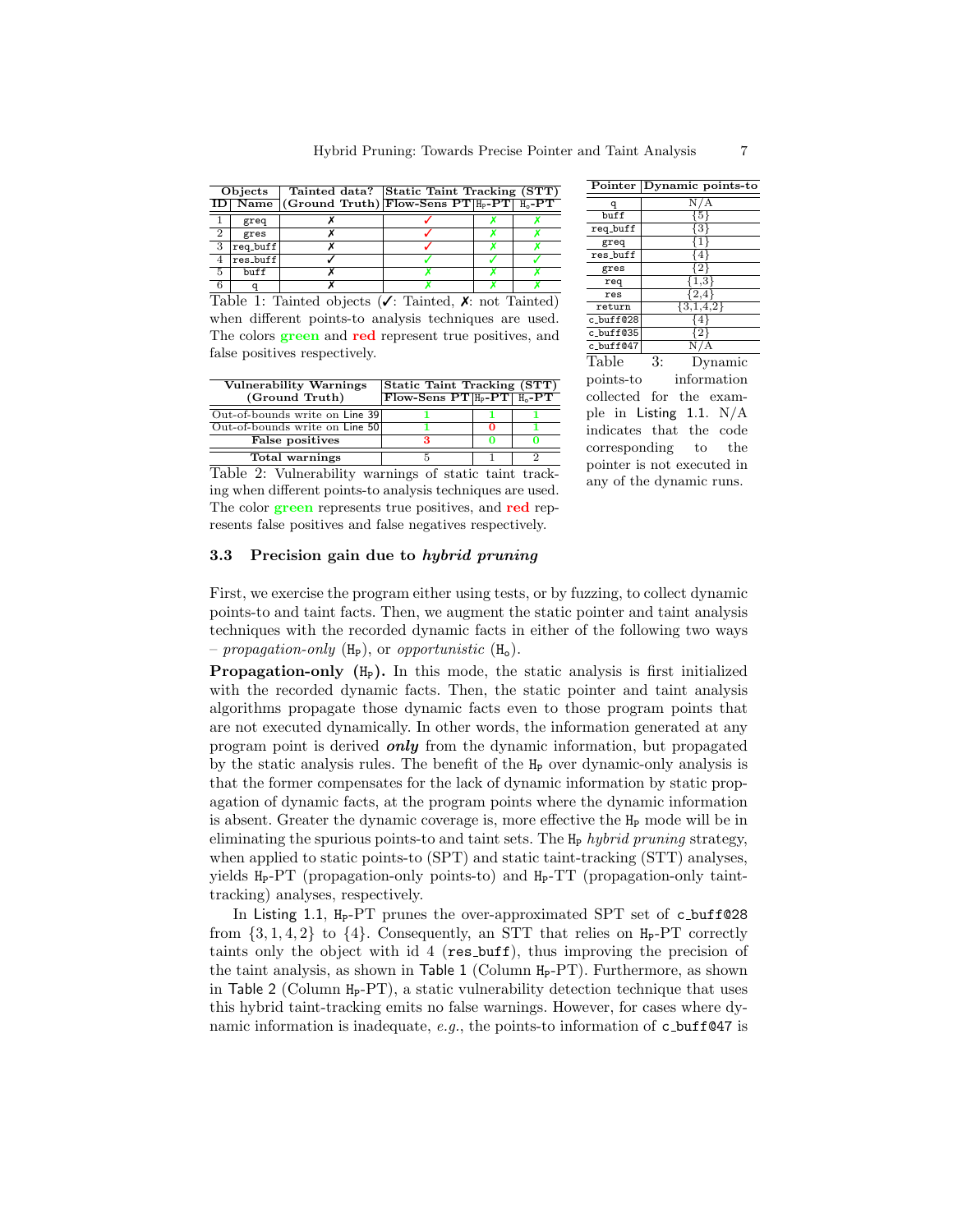absent, the  $H_P$  mode might fail to compute certain information. The missing information might introduce false negatives, as shown in Table 2 (Column  $H_P-PT$ ), where using H<sub>P</sub>-PT resulted in missing the vulnerability in Line 50 of Listing 1.1.

 $\triangleright$  Difference between  $H_P$  and classic dynamic analysis. Since  $H_P$  mode propagates dynamic facts using static algorithms, it essentially compensates for the 'lost' information at certain program points. In Listing 1.1, a purely dynamic approach would compute an empty points-to set for  $t$ -buff@46, because Line 46 was never executed in any of the dynamic runs. However, Line 35 was dynamically executed, which made c buff@35 point to greq. That information will be propagated in  $H_P$  mode, resulting in t\_buff@46 correctly pointing to the greq buffer.

**Opportunistic**  $(H_0)$ . As explained above, the points-to and taint information that the H<sup>P</sup> mode propagates might be incomplete due to lack of dynamic coverage at certain program points – resulting in false negatives. To alleviate this issue, we use the dynamic information in the  $H_0$  mode only at those program points that are executed dynamically. For all other program points, we use the static information. Opportunistic use of the dynamic facts conservatively preserves the static points-to and taint sets at those program points where the dynamic information is not available. The only difference between the  $H_0$  and the  $H_P$  modes is that the  $H_0$  allows static information to be generated, while the  $H_P$  does not. The  $H_o$  hybrid pruning strategy, when applied to static pointsto  $(SPT)$  and static taint-tracking  $(STT)$  analyses, yields  $H_0$ -PT (opportunistic points-to) and Ho-TT (opportunistic taint-tracking) analyses, respectively.

In Listing 1.1, though the code highlighted in red is not dynamically executed,  $H_0$ -PT infers the points-to relation between c buff@47 and object with id 6. Consequently, an STT that relies on  $H_0$ -PT correctly taints the relevant buffer, as shown in Table 1 (Column  $H_0$ -PT). Furthermore, as shown in Table 2 (Column  $H_0$ -PT), a static vulnerability detection technique that uses this hybrid tainttracking emits no false warnings, yet discovers both the vulnerabilities.

# 4 Hybrid Pruning

Our technique works in three steps. First, we generate the dynamic facts (Section 4.1), e.g., points-to and taint sets, by exercising the program with a test suite, or using fuzzing. In the next phase, which we call *domain re-mapping* (Section 4.2), we lift the dynamic facts to the same domain as that of the static ones, so that a unified analysis becomes possible. Finally, we run the static analysis, and inject (Section 4.3) the dynamic facts, wherever available, thus eliminating potentially spurious points-to and taint sets at those program points. Note that the precision improvement is not only local to the point of injection, but also carried forward to the downstream analysis sites by the static algorithms. For example, "fixing" an over-approximated points-to set progressively taints fewer objects further down the analysis. Finally, we run a number of vulnerability detectors (Section 4.4), which uses the hybrid facts to eliminate spurious warnings.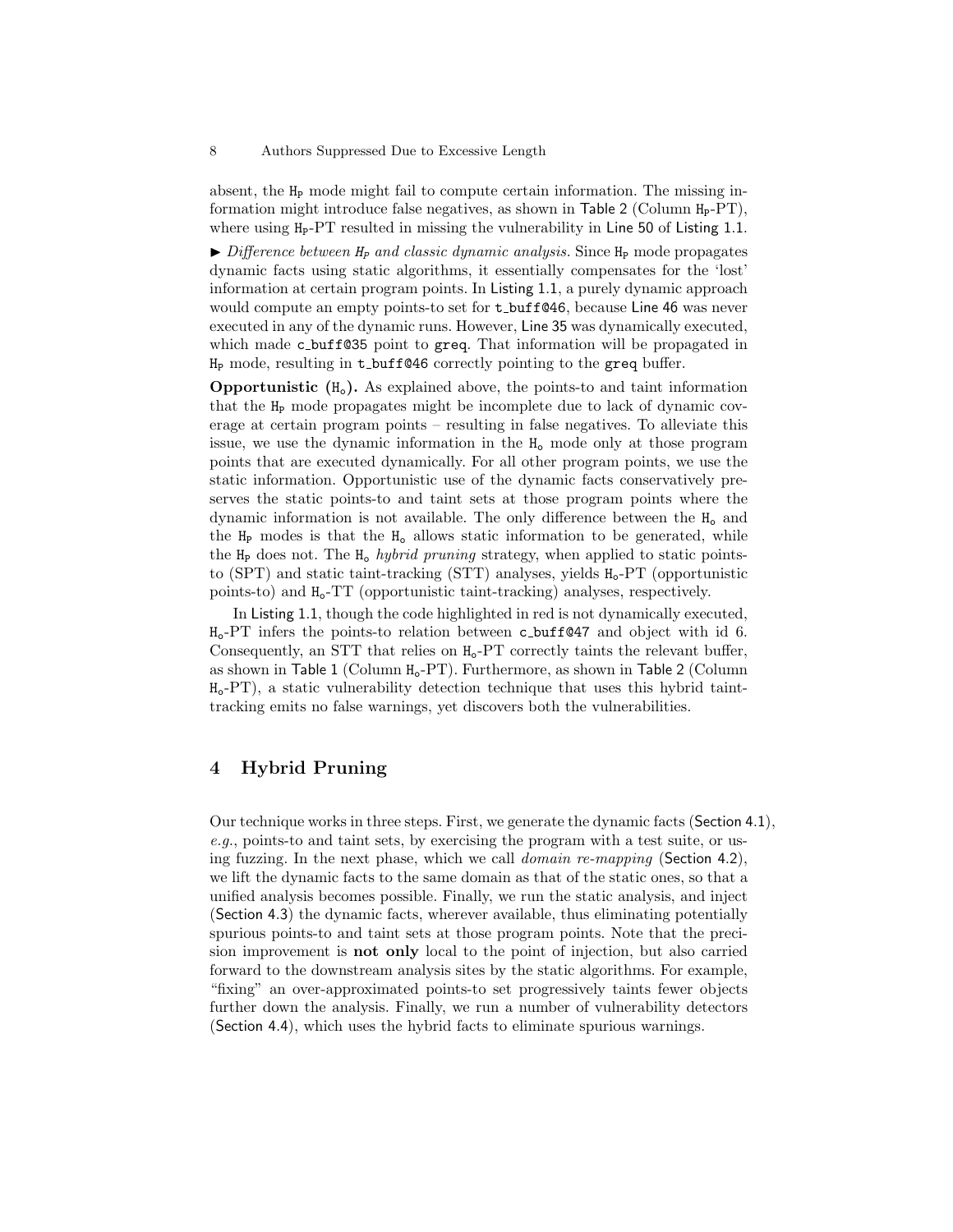#### 4.1 Generation of dynamic facts

During a program's execution, we record (i) the allocation and deallocation of program objects, (ii) the read and write accesses on those objects, (iii) the callsite-based program context of the instructions involved in (i) and (ii), and (iv) the arguments of the input API,  $e.g.,$  read. Once this information is collected, we compute the dynamic points-to and taint information corresponding to those memory objects from the recorded trace. Next, we describe how we recover the dynamic facts from the collected trace in detail.

**Dynamic context.** We keep track of a function's call-stack  $c$  at run-time, by emulating a parallel stack updated at every call and ret instruction. For every instruction I, we compute its dynamic context  $\Delta(I) = (c, \tau)$ , where c is the call-stack with which I is executed, and  $\tau$  is an unique identifier for each I.

**Memory objects.** We maintain the tuple  $(sz, rt, \Delta(I))$  for each memory object  $o$  allocated, or deallocated by an instruction I, where  $sz$  is the size of the object (in bytes), rt is its run-time address, and  $\Delta(I)$  being its dynamic context. We extract the size sz of the local and global memory objects from their types. The size of the heap object is extracted from the size argument passed to the allocation routines,  $e.g.,$  malloc. Note that, different instances of an object  $o$ with the same context  $\Delta(I)$  might get created at different points in time in an execution, or even across different executions. We merge the dynamic facts associated with all those instances of an object o, by its context  $\Delta(I)$ , at the end of trace collection. For each object  $o$  created by the same instruction  $I$  with the same context  $\Delta(I)$ , we compute its id  $\pi(o) = \{hash(\Delta(I), \tau(I))\}$ , which uniquely identifies the object for a given context.

Points-to facts. To compute the points-to sets, we track all the write operations to the program objects. Assume, a memory write instruction writes to the address  $w_d$  of a memory object  $o_d = (sz_d, rt_d, ...)$ . If the value being written to is a memory address  $w_s$  of an object  $o_s = (sz_s, rt_s, ...)$ , then we make the offset  $(w_d-r_t)_0$  of the object  $o_d$  point to the offset  $(w_s-r_s)$  of the object  $o_s$ . Formally, the updated points-to set  $\rho(o_d, w_d - rt_d) = \rho(o_d, w_d - rt_d) \cup (\pi(o_s), w_s - rt_s).$ 

Taint facts. We use the same taint sources as that of static taint analysis. However, different from the static case, dynamically we taint the exact number of bytes read by an input API, e.g., a read(fd, buf, count) call taints count bytes of the buffer buf.

#### 4.2 Domain re-mapping

Hybrid pruning seeds static analysis algorithms with the dynamic information. Static analysis operates on an intermediate representation (IR), and models program memory in terms of abstract objects. However, dynamic analysis executes native CPU instructions, and objects are created at run-time on the program stack, or heap. We use the following two-fold approach to bridge this gap. First, we assign a unique instruction id  $\tau$  to each IR instruction. Additionally, to represent a memory object, we use a unique object id  $\pi$  as discussed earlier. We include both the  $\tau$  and  $\pi$  in the dynamic events, and the generated dynamic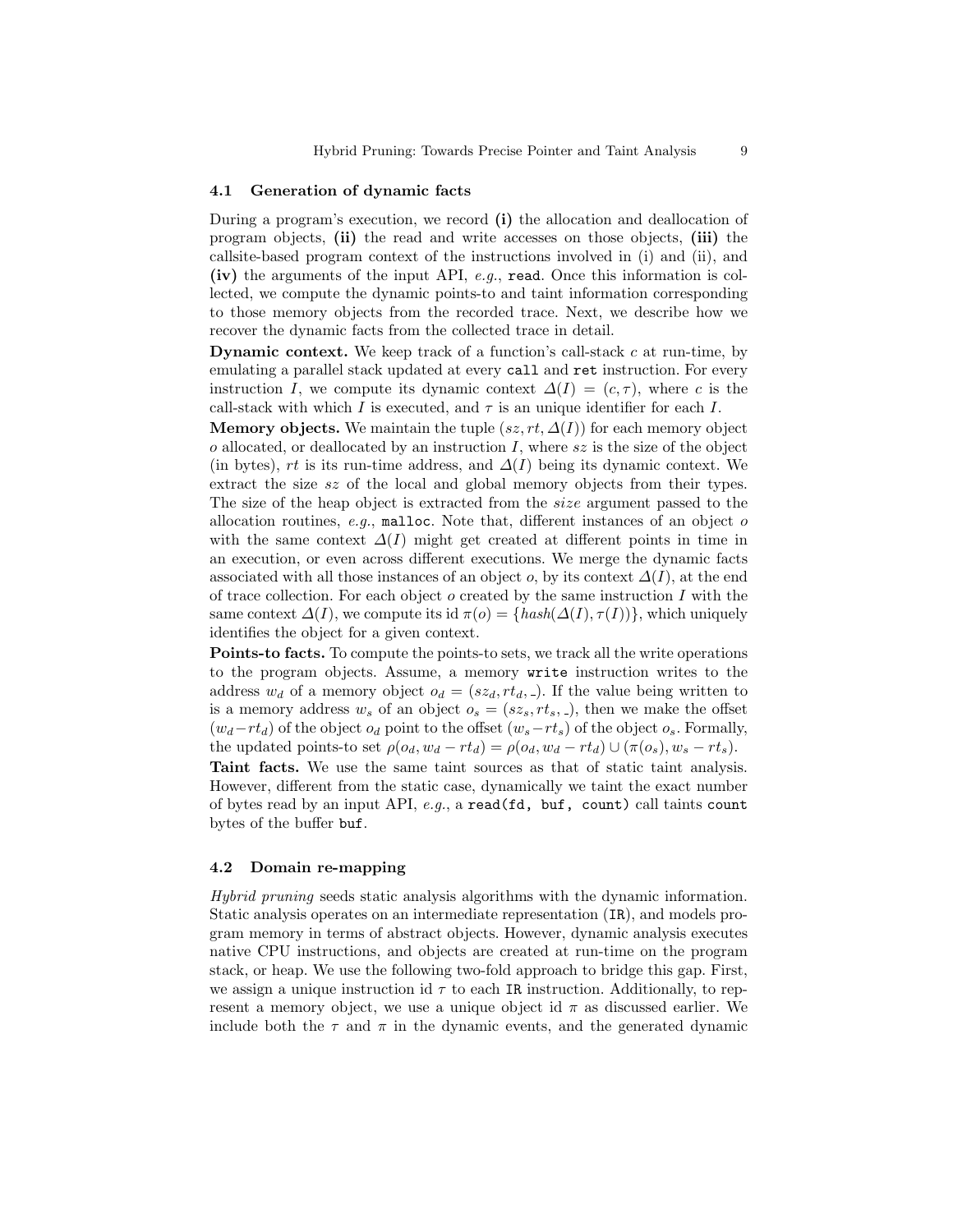facts. During the static analysis, we re-use the same  $\tau$  as that of the dynamic analysis, and use identical definition of static context as that of dynamic context  $\Delta(I)$ . Hence, the static and dynamic object id  $\pi$  evaluates to be the same, for the same object, created in the same context. The hybrid pruning leverages this fact to establish the equivalence between a dynamic memory object, and its static counterpart.

#### 4.3 Injection of dynamic facts

We augment both the static pointer and taint analyses with the dynamic information to achieve hybrid pruning. For the pointer analysis, we leverage the flow-sensitive analysis from SVF [45]. Our static taint analysis engine is flow-, context-, and field-sensitive. In addition to the family of input APIs, e.g., scanf, gets, etc., we consider the command-line arguments of the program as the taint sources. The taint analysis is parameterized by the underlying pointer analysis, i.e., while propagating the taint labels, it queries the pointer analysis for the points-to sets of the destination operand of an instruction. Taint sinks are determined by the taint policies of the respective vulnerability detectors. Depending on how we inject dynamic facts during static analysis, we develop two modes of hybrid pruning – propagation-only and opportunistic.

$$
\begin{array}{llll}\n \hline \text{PtsTo}(p) \supseteq \text{PtsTo}(q) & \text{dyn}V(q) & l_x \in \text{DynPtsTo}(q) \\
 \hline \text{I}_x \in \text{PtsTo}(p) & \text{DYNCopy} & \text{PtsTo}(p) \supseteq \text{PtsTo}(q) & \neg \text{dyn}V(q) & l_x \in \text{PtsTo}(q) \\
 \hline \text{PtsTo}(p) \supseteq \text{PtsTo}(p) & \text{I}_r \in \text{PtsTo}(q) & \text{dyn}V(r) & l_x \in \text{DynPtsTo}(r) \\
 \hline \text{PtsTo}(p) \supseteq \text{PtsTo}(sq) & \text{I}_r \in \text{PtsTo}(p) & \text{JymV}(r) & l_x \in \text{PynPtsTo}(r) \\
 \hline \text{PtsTo}(p) \supseteq \text{PtsTo}(sq) & \text{I}_r \in \text{PtsTo}(q) & \neg \text{dyn}V(r) & \text{I}_x \in \text{PtsTo}(r) \\
 \hline \text{I} \subseteq \text{PtsTo}(p) & \text{I}_x \in \text{PtsTo}(p) & \text{I}_x \in \text{PtsTo}(r) & \text{I}_x \in \text{PtsTo}(r) \\
 \hline \text{I}_x \in \text{PtsTo}(p) & \text{I}_x \in \text{PtsTo}(p) & \text{I}_x \in \text{PtsTo}(r) & \text{I}_x \in \text{PtsTo}(r) \\
 \hline \text{I}_x \in \text{PtsTo}(p) & \text{I}_x \in \text{PtsTo}(p) & \text{I}_x \in \text{PtsTo}(r) & \text{I}_x \in \text{PtsTo}(r) & \text{I}_x \in \text{PtsTo}(r) \\
 \hline \text{I}_x \in \text{PtsTo}(p) & \text{I}_x \in \text{PtsTo}(p) & \text{I}_x \in \text{PtsTo}(r) & \text{I}_x \in \text{PtsTo}(r) \\
 \hline \text{I}_x \in \text{PtsTo}(p) & \text{I}_x \in \text{PtsTo}(
$$

Fig. 3: Rules to solve the hybrid constraint graph.

**Propagation-only**  $(H<sub>P</sub>)$ . In this case, we propagate just the dynamic facts using static analysis rules. For the SPT we presented in Section 2, we can achieve  $H_P$  hybrid pruning by (i) not generating any ADDRESS-OF constraints, and (ii) modifying the Copy and Dereference constraints to consider only the dynamic information. While (i) prevents generation of any new static fact, (ii) ensures propagation of dynamic facts following the SPT rules. We split the constraint-solving rules in Figure 2 depending on the availability of the dynamic information. Specifically, we follow the DynCopy and DynDereference rules as shown in Figure 3, to process the Copy and Dereference instructions in the  $H_P$  mode. The  $dynV(p)$  predicate checks whether the program point corresponding to the pointer  $p$  has been dynamically executed. If so, we consider the dynamic points-to set returned by the  $DynPtsTo(p)$  predicate. In the  $H_P$  mode of STT, we ignore all the static taint sources. We use just the dynamic taint information for all the dynamically executed instructions. In effect, we consider only those instructions that have been both dynamically executed, and found to be tainted. Due to the space constraint, we refrain from presenting the modified transfer functions for the taint propagation.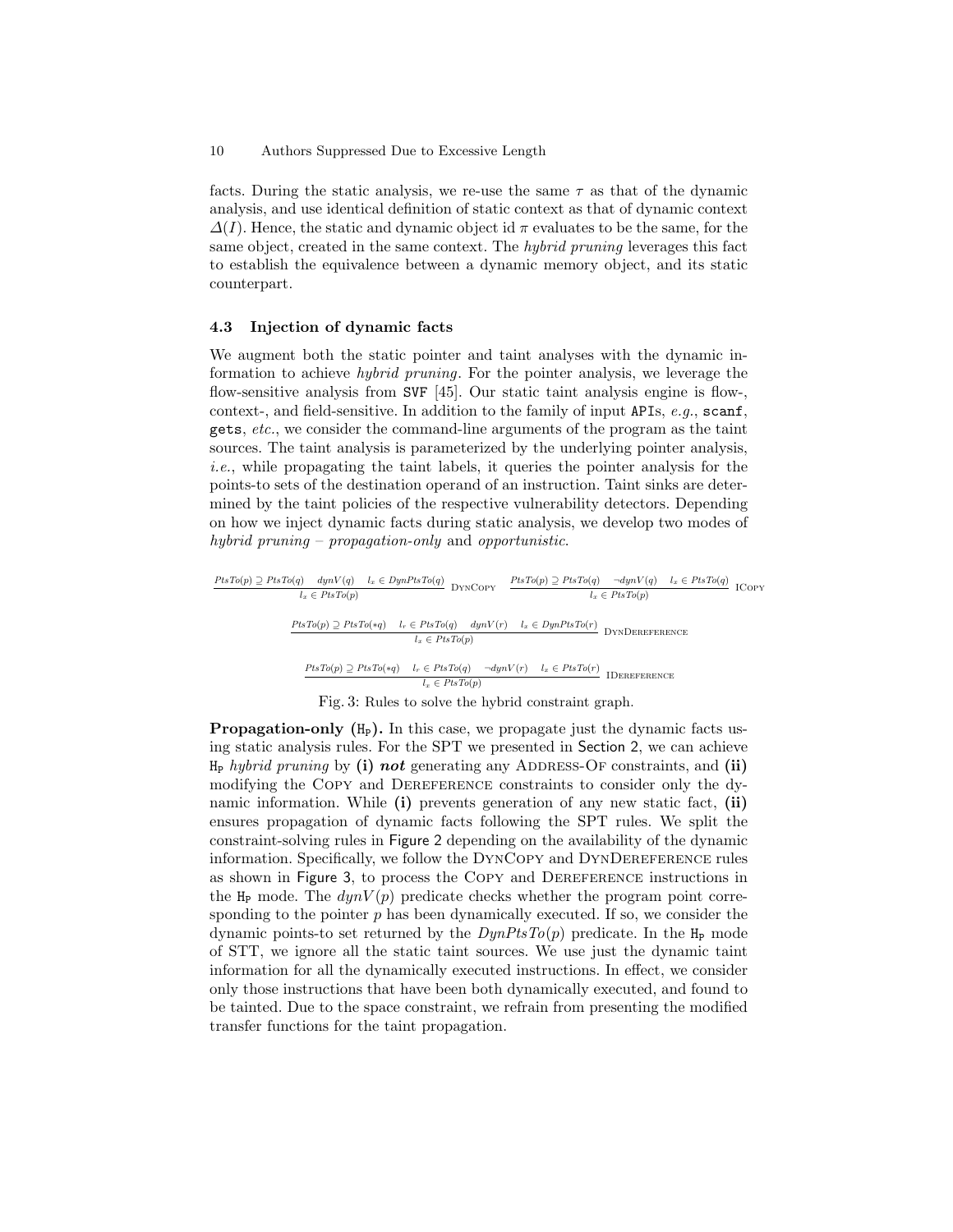**Opportunistic**  $(H_0)$ . In this case, we generate new static facts, if dynamic information is unavailable. If the later is available at a program point, it is given priority over its static counterpart. For the SPT we presented in Section 2, we can achieve the  $H_0$  hybrid pruning by (i) generating the ADDRESS-OF constraints, and (ii) modifying the COPY and DEREFERENCE constraints to give preference to dynamic information, if available. Otherwise, the constraint solving rules are made to use static information. Policy (i) ensures the generation of new static facts, which compensates for the lack of dynamic coverage. In fact, if the dynamic information is available, we use the same constraint-solving rules as in the case of the H<sup>P</sup> mode, while processing the Copy and Dereference instructions. However, we also introduce two new rules, *viz.*, ICOPY and IDEREFERENCE as shown in Figure 3, to deal with those cases when dynamic information is absent. The  $H_0$  strategy falls back to SPT in that case. In the  $H_0$  mode of STT, we enable the static taint sources. Also, we propagate the static taint except when the dynamic information is available at an instruction, it is given priority. In other words, the taint engine never taints an instruction that has been dynamically executed, yet was never tainted.

### 4.4 Vulnerability detection

The vulnerability detectors use the taint information to detect potentially buggy program points. Since, the taint analysis itself is a client of the pointer analysis, the checkers run when both the pointer and taint analyses are over. In our research prototype, we only use detectors capable of finding spatial vulnerabilities, e.g., buffer overflow, out of bounds, etc. Temporal bugs, e.g., use after free, double free, etc., are considered out of scope. Specifically, we use the taint-based bug detectors, i.e., Improper Tainted-Data Use Detector (ITDUD), and Tainted Loop Bound Detector (TLBD) from the Dr. Checker [29] project. ITDUD monitors whether tainted data is used in risky functions  $e.g.,$  strcpy, memcpy, etc. Where as, TLBD checks if the loop bound can possibly be tainted.

#### 4.5 Implementation

To generate the dynamic facts, we instrument the program using LLVM 7.0 [5]. The static and hybrid analysis engines are based on SVF 7.0 [45]. We extended SVF to add support for taint analysis, while using its pointer analysis (fspta) outof-the-box. We use the DataFlowSanitizer [6] (DFSan), a generic dynamic data flow analysis LLVM pass, which instruments the program to perform dynamic taint tracking. The DFSan also handles memory taint by maintaining a shadow memory [37]. Our analysis injects and propagates taint automatically, and collects all the tainted instructions and memory objects. The vulnerability checkers are adapted from the DR. CHECKER [29].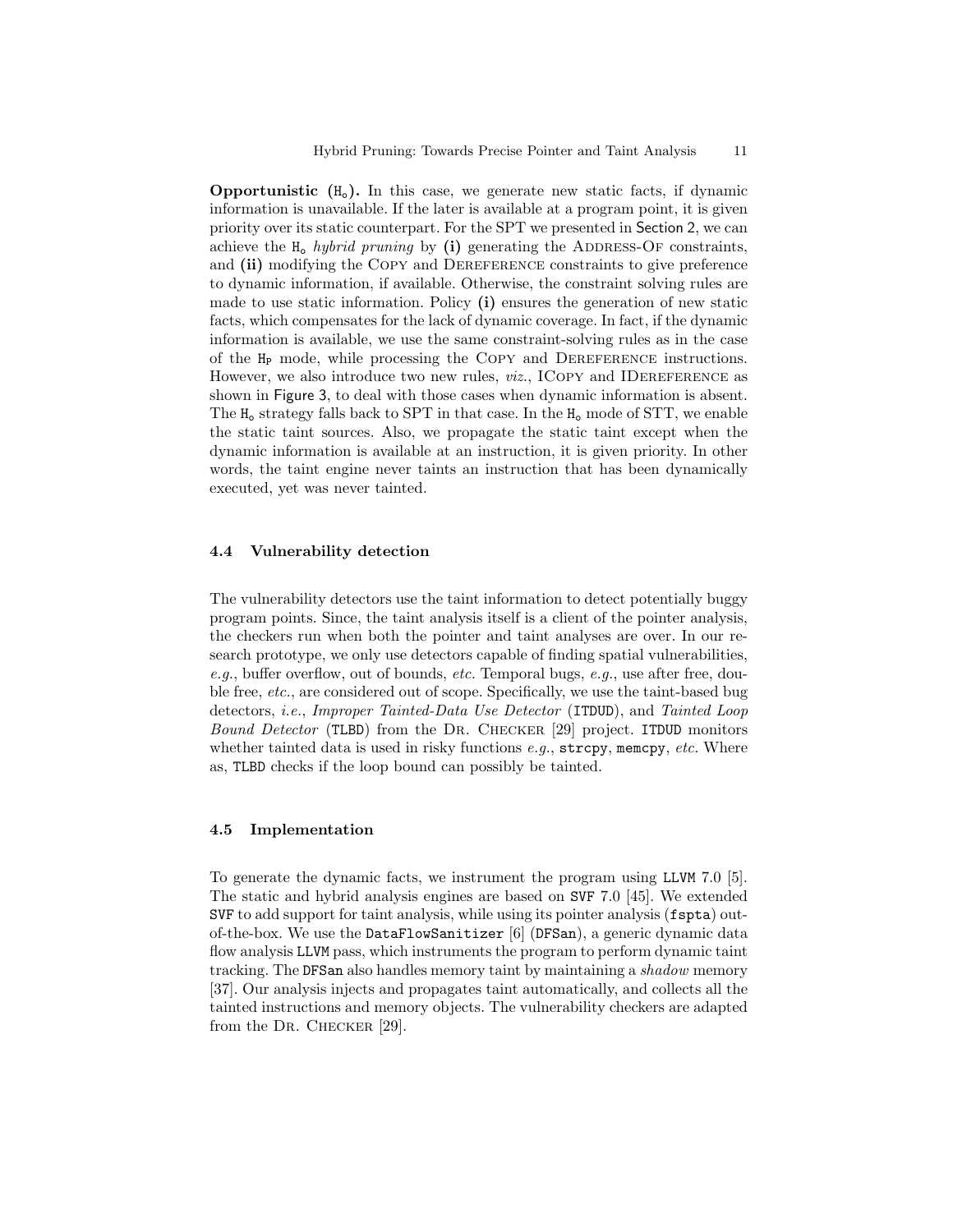### 5 Evaluation

We evaluate the effectiveness of our approach in a downstream security application, e.g., vulnerability detection. We show that using our hybrid points-to and taint analysis we generate fewer false-positives (warnings that are not real bugs), while still detecting **real** bugs.

### 5.1 Evaluation setup

Dataset Our approach was evaluated on the following two datasets.

CGC. The corpus of 246 programs [13] used by DARPA in the Cyber Grand Challenge (CGC) [4]. We chose to use  $cb$ -multios [33], a port of the CGC challenge set to Linux x86 by TRAIL OF BITS. cb-multios project failed to port five programs to Linux. Moreover, the programs are meant to be compiled in 32-bit, while our DFSan based implementation generates only 64-bit binaries owing to the limitation imposed by the shadow memory mechanism. Due to unsupported architecture, 89 programs aborted with an early memory corruption inside the custom heap allocator. From the remaining ones, we randomly sampled 12 programs containing spatial vulnerabilities to include in our dataset.

Real-world. Though CGC programs mimic real-world applications both in terms of complexity and functionality, we collected 8 vulnerable versions (Table 4) of 4 distinct real-world GNU applications containing only spatial vulnerabilities from the CVE database [2]. We used the test suites available with the respective versions of those utilities to exercise those programs.

Instrumentation. This step was carried out on an Ubuntu 18.04.3 LTS, 64 bit system equipped with an Intel Core i7-4770 (3.40GHz) CPU, and 32GB of memory, under moderate workload.

Trace collection. We re-used the same setup from the previous phase. The programs were exercised by their respective test suite. Real-world applications were let to run until they gracefully exit. However, many CGC programs being interactive, and menu-driven in nature, they run in a waiting loop until a specific program option is chosen, e.g., sending a QUIT command. It is not guaranteed that the test cases will drive the programs to completion. To ensure the convergence of the experiment, we imposed a hard time-limit of 15 seconds per program execution by sending a SIGTERM signal, and installed signal handlers to record traces at termination.

Hybrid analysis. We deployed this analysis to a Celery [1] cluster consisting of 8 servers with an analysis time-limit of 6 hours per program, per configuration. Each server was equipped with an Intel Xeon E5645 2.40GHz CPU, and 96GB of memory, running Ubuntu 16.04.6 LTS, 64-bit. Despite the time-limit in place, none of the analyses was observed to hit the limit.

#### 5.2 Vulnerability detection

We measured the effectiveness of our pruning strategy in terms of the reduction of warnings due to the following two reasons—(i) We were interested to understand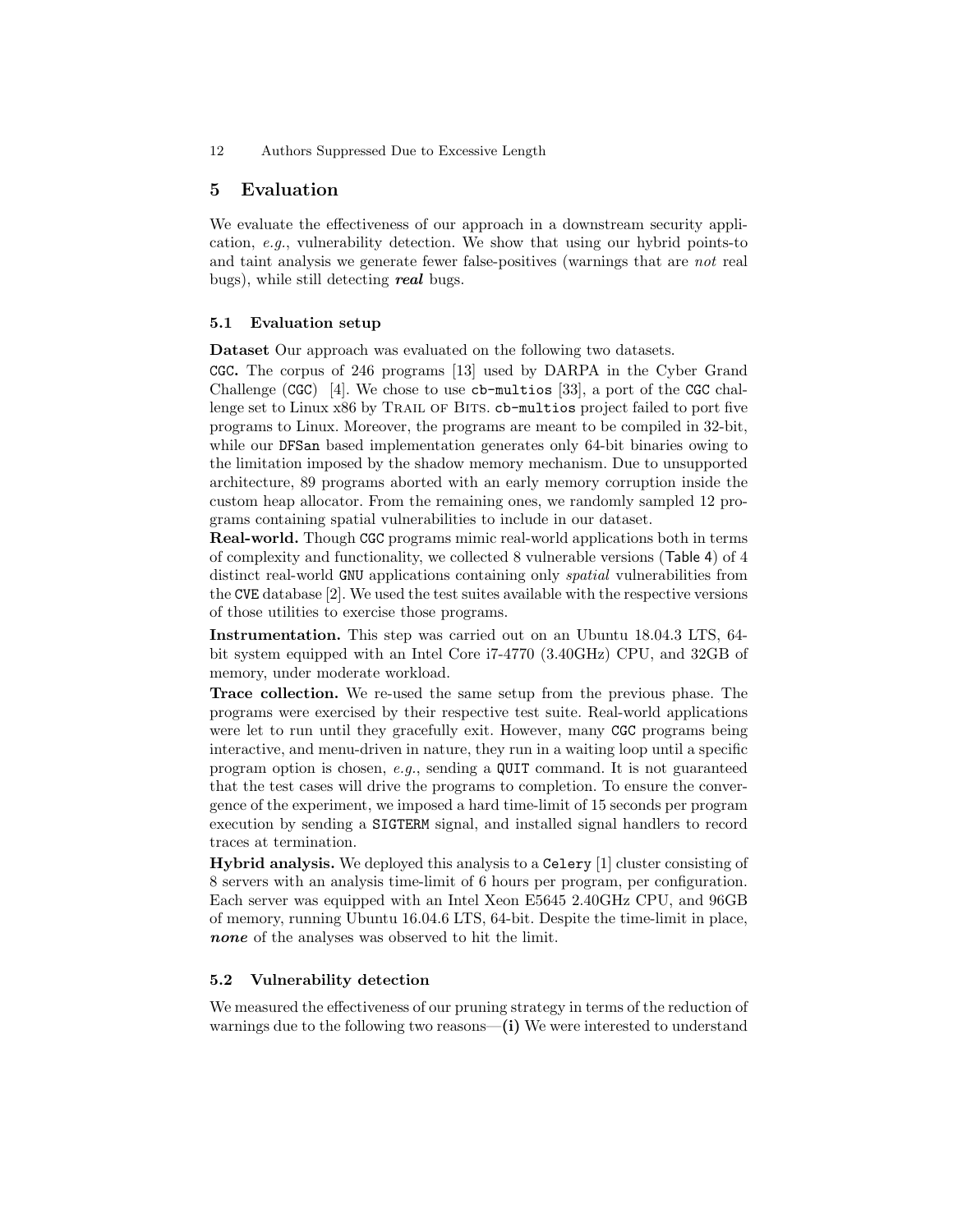if our technique is able to significantly bring down the number of warnings emitted by a static bug detector such that those alarms can be verified by the analysts manually. (ii) We had the partial knowledge of the vulnerabilities (ground truth) present in our dataset. In other words, we did not have the knowledge of all the bugs contained in our subjects. Both the sources of building the ground truth the bugs documented with the CGC dataset, and the CVE database records for the vulnerable real-world programs—were incomplete. Therefore, we could only confidently determine the true positives for bugs by associating the warnings to our known bugs. However, a similar strategy would incorrectly flag a warning, which is indeed a bug, as a false positive just because the associated bug report is not present in our (incomplete) ground truth. Establishing a complete ground truth would not only require the involvement of human experts, but also would be hard to scale to all the programs included in our dataset.

Warning Reduction Factor (WRF). To measure the effectiveness of hybrid pruning, we introduce the notion of warning reduction factor (WRF), a metric that captures the effect of *hybrid pruning* on emitted warnings,  $w.r.t.$  the baseline static vulnerability detection technique. An  $WRF = 0\%$ , the worst-case scenario for our technique, corresponds to no improvement due to hybrid pruning over the static analysis. A non-zero WRF quantifies the improvement in performance induced by hybrid pruning. We define WRF as the fraction of warnings that are not raised by our hybrid  $(H_0/H_P)$  analysis. Formally, WRF =  $(|\omega_B| - |\omega_H|)/|\omega_B|$ , where  $|\omega_B|$  and  $|\omega_H|$  denote the number of warnings reported by the baseline and the hybrid analyses respectively.



(a) Warning reduction by *hybrid pruning* (b) Warning reduction with dynamic trace compared to baseline analysis

#### Fig. 4: Analysis of warning reductions

Results and analysis. In this experiment, we ran the bug detectors (Section 4.4) in three different configurations: (A) static-only: flow-sensitive static points-to + static taint (B)  $H_0$ -only: flow-sensitive  $H_0$  points-to +  $H_0$  taint, and (C) H<sub>p</sub>-only: flow-sensitive H<sub>p</sub> points-to + H<sub>p</sub> taint. To demonstrate the reduction in the warnings, we evaluated our approach on the CGC [13] dataset. The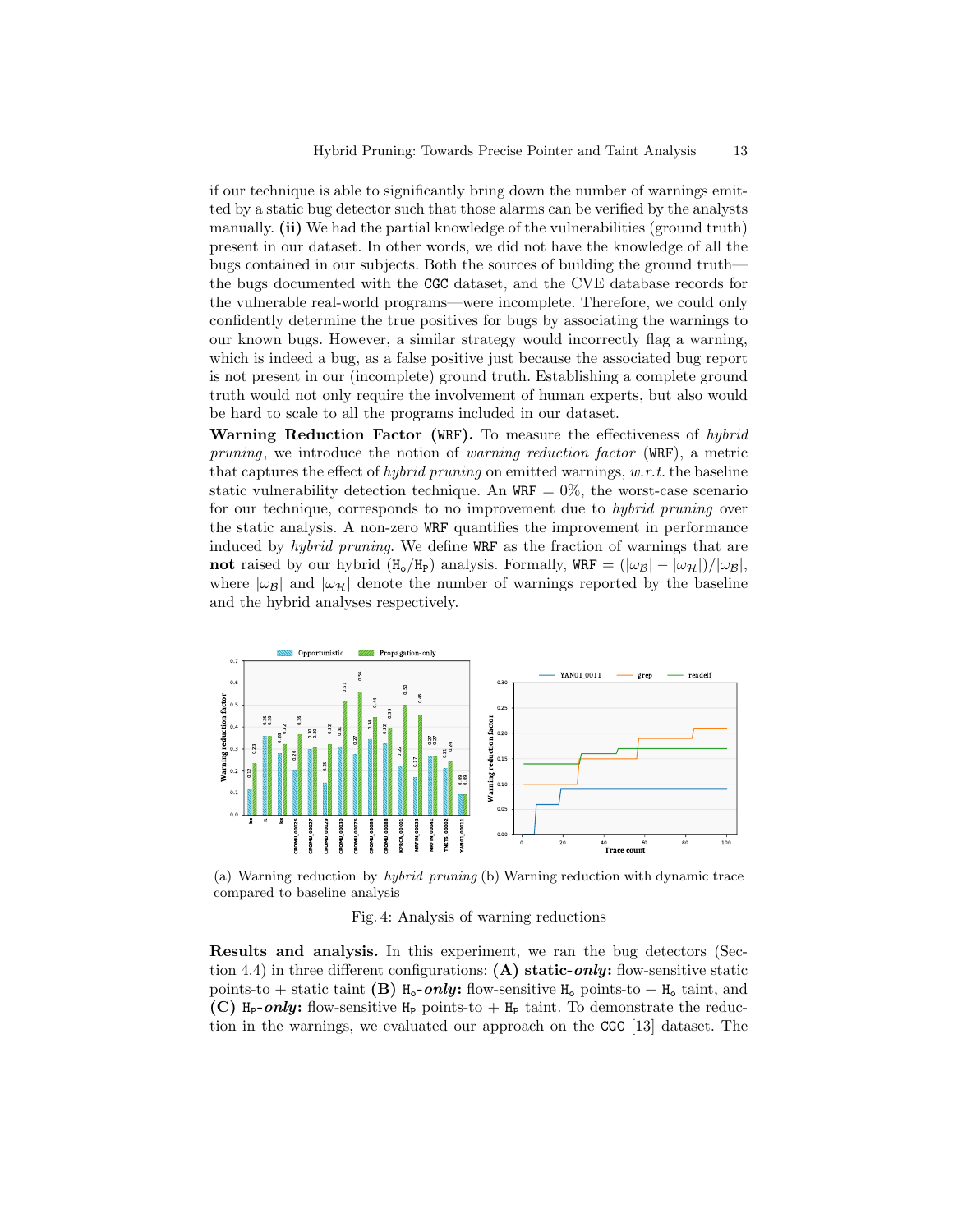| t <del>hors Suppressed Due to Excessive Length</del><br>Subject |        |       | Warnings      |                      |               |
|-----------------------------------------------------------------|--------|-------|---------------|----------------------|---------------|
|                                                                 | Static | $H_0$ | Bug<br>Found? | $_{\rm{H}_{\rm{P}}}$ | Bug<br>Found? |
| CR0MU_00026                                                     | 249    | 199   | ✓             | 158                  | X             |
| CR0MU_00027                                                     | 141    | 99    | ✓             | 98                   | ✓             |
| CR0MU_00029                                                     | 261    | 223   | ✓             | 177                  | X             |
| CR0MU_00030                                                     | 305    | 210   | ✓             | 148                  | ✓             |
| CROMU_00076                                                     | 321    | 233   | ✓             | 141                  | x             |
| CR0MU_00084                                                     | 700    | 459   | ✓             | 389                  | ✓             |
| CR0MU_00088                                                     | 528    | 357   | ✓             | 320                  | ✓             |
| KPRCA_00001                                                     | 209    | 163   | ℐ             | 105                  | ✓             |
| NRFIN_00033                                                     | 93     | 77    | ✓             | 51                   | ✓             |
| NRFIN_00041                                                     | 268    | 196   | ✓             | 196                  | ✓             |
| <b>TNETS_00002</b>                                              | 33     | 26    | ✓             | 25                   | ✓             |
| YAN01_00011                                                     | 32     | 29    | ✓             | 29                   | ✓             |
| $readelf-2.28$<br>$(CVE-2017-6969)$                             | 2255   | 1872  | ℐ             | 999                  | X             |
| $readelf-2.28$<br>$(CVE-2017-8398)$                             | 2255   | 1872  | ℐ             | 999                  | ✓             |
| $readelf-2.30$<br>$(CVE-2018-10372)$                            | 3038   | 2582  | ℐ             | 1231                 | ✔             |
| $readelf-2.32$<br>$(CVE-2019-14444)$                            | 3061   | 2663  | ℐ             | 1176                 | ✓             |
| readelf-c0e331c<br>$(CVE-2017-15996)$                           | 2369   | 2037  | x             | 996                  | X             |
| date-15fca2a<br>$(CVE-2014-9471)$                               | 581    | 238   | ℐ             | 192                  | ✓             |
| locate-4.2.30<br>$(CVE-2007-2452)$                              | 1038   | 571   | ℐ             | 343                  |               |
| grep-235aad7<br>(CVE-2012-5667)                                 | 539    | 426   | ✓             | 270                  | ✓             |

14 Aut<del>hors Suppressed Due to Excessive Length</del>

Table 4: Warnings emitted, and corresponding bugs (true positives) discovered by bug finders based on pure static,  $H_0$ , and  $H_P$  modes of points-to and taint analyses.  $\checkmark$  and  $\checkmark$  denote if the bug has been found or missed by an analysis.

static-*only* configuration, which emits the *most* number of warnings, serves as the baseline for this experiment. Figure 4a shows the reduction in the number of warnings when  $H_0$ -only and  $H_p$ -only analyses are used. Further we observe that the WRF increases as the size (lines of code), and the complexity  $(e.g.,)$ pointer-heavy programs), the number of taint sources, or the dynamic coverage increases. Intuitively, the first three factors make the analysis harder for a static bug detector, thus generating larger number of spurious warnings. The fourth factor, i.e., the dynamic coverage, indeed benefits the hybrid analysis, as we show in Section 5.3. The  $H_0$ -only configuration reduces the warnings up to 36% (WRF=0.36), while the reduction in the  $H_P\text{-}only$  configuration is higher, up to  $56\%$  (WRF=0.56). We argue that this is no worse than any dynamic-only analysis system (e.g., fuzzing) which suffers from insufficient coverage.  $H_P\text{-}only$  mode is helpful only when we have high confidence in the completeness of the dynamic information, e.g., the test suite is exhaustive, providing good coverage. If the dynamic coverage is lacking,  $H_0$ -only mode is preferred.

This study reinforces the trade-off [51] between usability and soundness. We envision our bug detection system to be used in practice in either of these two modes: (a) Conservative: When an analyst chooses to minimize the likelihood of missing bugs, but is ready to tolerate a reduced reduction in the warnings;  $H_o$ only mode is helpful. (b) Priority: When an analyst prioritizes finding the most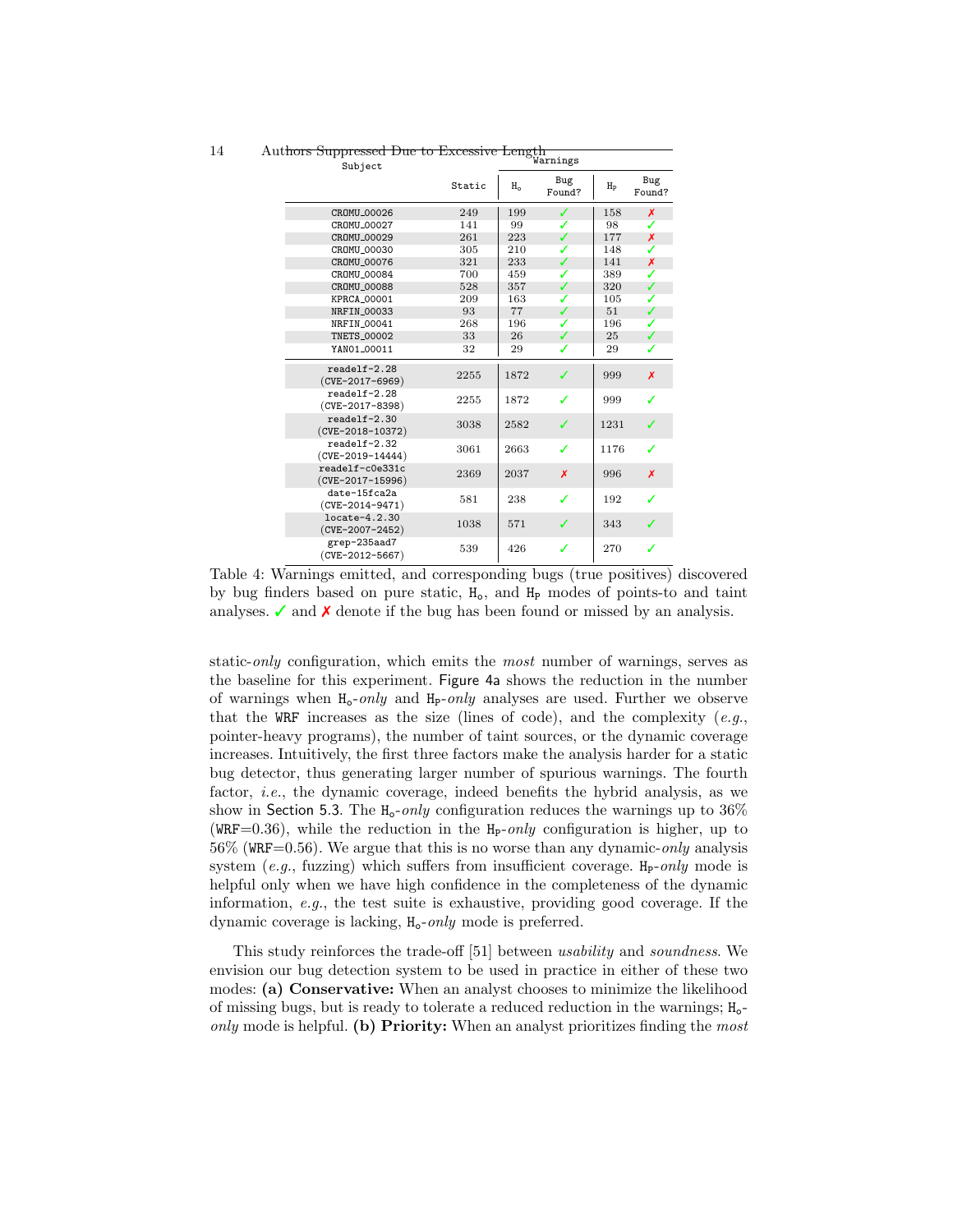number of bugs in a small time window, thus requiring a significant reduction in spurious warnings;  $H_P\text{-}only$  mode is a perfect fit.

While cutting down the number of warnings is desirable, it is not sufficient because of the potential risk of missing the true bugs. To evaluate the impact of hybrid pruning on the bug detection capability of the static bug detectors, we ran the same on both the CGC [13] and the real-world datasets. Table 4 summarizes the bugs discovered by the bug detectors while running in the  $H_P\text{-}only$  and  $H_0\text{-}$ only configurations. While the former is found to miss five bugs, the later misses just one bug. Intuitively, though insufficient dynamic coverage exhibits greater warning reduction in the  $H_P$ -mode, it misses more bugs than the  $H_o$ -mode, which compensates for the lack of dynamic coverage, by design. Please note that, even Ho-mode can also miss true bugs in some cases. We discuss that in Section 6.

Hence, we show that hybrid pruning enable scalable and efficient bug triaging by cutting down on false alarms while retaining comparable true-positive rate.

#### 5.3 Effect of dynamic trace

An important aspect to consider is how the quantity of dynamic information available affects the overall performance of hybrid pruning. We conducted this experiment on three subjects, *i.e.*, YAN01\_00011, grep and readelf in  $H_0$  mode; where we gradually inject more dynamic traces into our analysis system. We use fuzzing as an inexpensive way of trace generation, and randomly pick 100 traces. Every time a new trace is introduced, we continuously monitor the performance of our analysis system in terms of warning (WRF) reductions. With more traces being made available, pointer analysis improves, as additional dynamic information yields new points-to sets not discovered before. Moreover, taint analysis improves due to the combined improvement in the points-to sets, as well as the reduction in the spurious static taint sets. Since the bug detectors consume both the pointer and the taint information, the number of warnings reduces over time. Initially, the WRF increases, and then becomes stable at the point when the dynamic coverage saturates. We observe that the performance of hybrid pruning is positively correlated with the amount and the quality (coverage) of the dynamic trace. We present in Figure 4b. Specifically, for every subject, the corresponding line gradient in Figure 4b represents the correlation of WRF with the trace count, e.g., gradient increases mean WRF increases as we add more traces.

Gradient increases. Points-to result improves when additional dynamic information yields new points-to sets that has dynamically never been seen before by the analysis. Also, taint can improve either due to more precise points-to sets, or additional dynamic taint information overriding its static counterpart at newer program points. Warning improves as it is positively correlated to the improvement of either or both the factors.

Gradient unchanged. Neither points-to, nor taint improves. Typically, it is the case when multiple traces exercise the same program path.

Gradient decreases. Increased dynamic information can discover more target objects pointed to by the same pointer; thereby increasing the size of its points-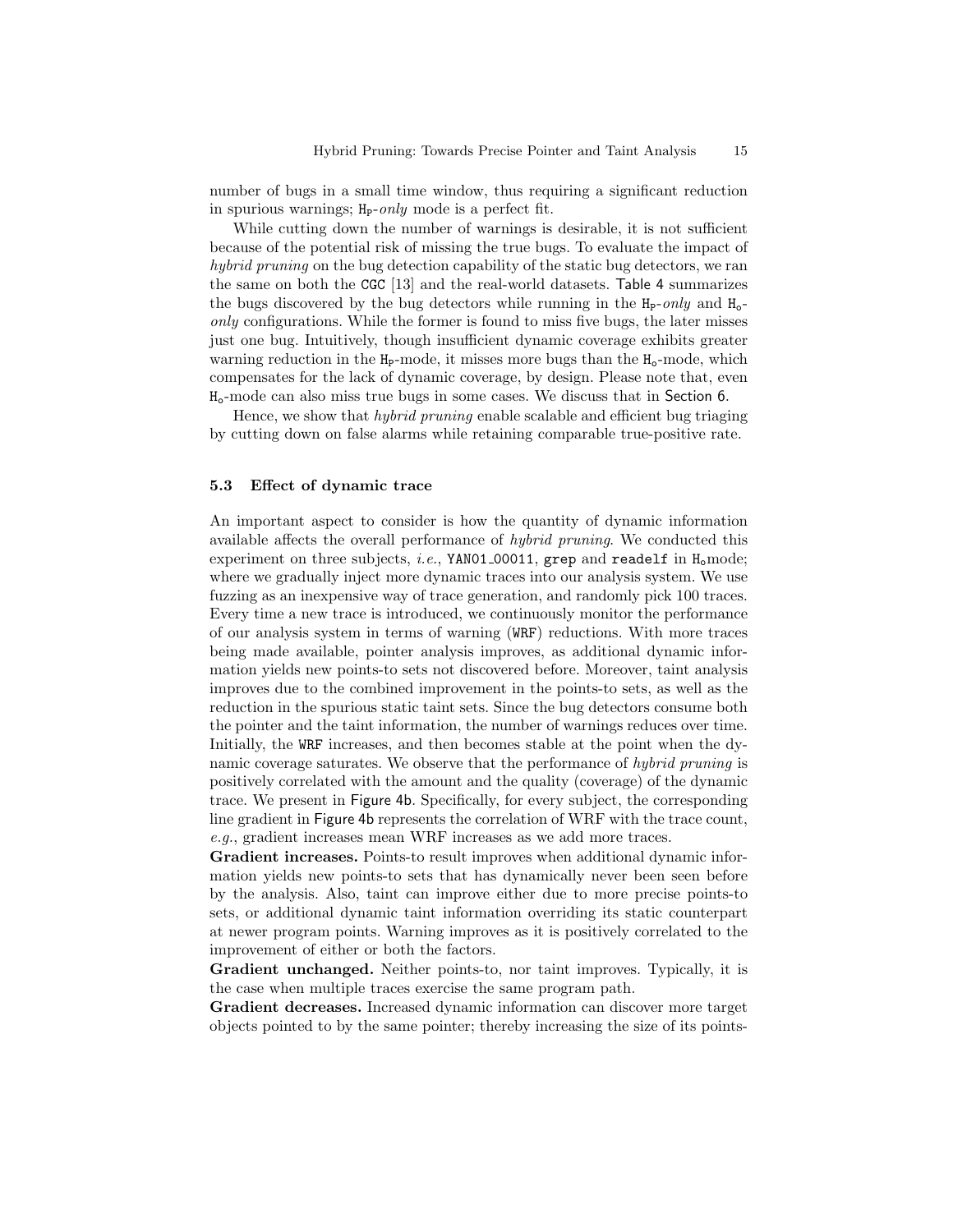to set. Similarly, extensive dynamic information available at the same program point can newly taint an object which was found not to be tainted in prior runs.

# 6 Limitations and Discussion

Potential false negatives. Our pruning strategy is context-insensitive, meaning that the different call contexts of the same callee method are indistinguishable from each other.



Listing 1.2: False negative of hybrid pruning. Instructions in green are dynamically executed while the red ones are not.

In Listing 1.2, square is being called from two different contexts at Line 10 and Line 12, making p point to  $\{n, c\}$ . The tainted input n can flow to the multiplication operation at Line 2, if and only if  $i$  is less than 100. However, assume that the program is exercised only with test cases having  $i$  greater than 100. Therefore, in all the dynamic runs, the constant c is passed to the square call at Line 12, which establishes the dynamic points-to relation  $p \to c$ . During hybrid pruning, when the algorithm evaluates the points-to set of  $p$  due to the call at Line 10, it will find that the instructions of square have already been dynamically visited, albeit from a different context (Line 12). The context-insensitive pruning strategy disregards the difference in call-sites. At this point, the dynamic points-to set will be given preference, and consequently the static points-to relation  $p \to n$ gets killed. Due to the missing points-to relation, the taint engine will no longer propagate the taint to the multiplication operation at Line 2. In turn, the ITDUD vulnerability detector will fail to detect the potentially unsafe binary operation. To summarize, the context-insensitive pruning strategy can lead to false negatives in both the pointer and taint analyses, as well the vulnerability detection. As we show in Section 5, the performance of *hybrid pruning* is positively correlated with the quantity, and the quality (coverage) of the available dynamic trace. Theoretical limitation. To detect temporal bugs, e.g., use-after-free (UAF), double free, *etc.*, a bug detector needs to have both the *reachability* (if the attacker can trigger the events), and the timing (if the attacker can control the sequence of events) information. Therefore, the taint information alone is not enough in order to detect this kind of bugs. However, such a bug detector could still benefit from the precise pointer information to infer if different events, e.g., use, free, etc., are operating on the same program objects. Hence, how the hybrid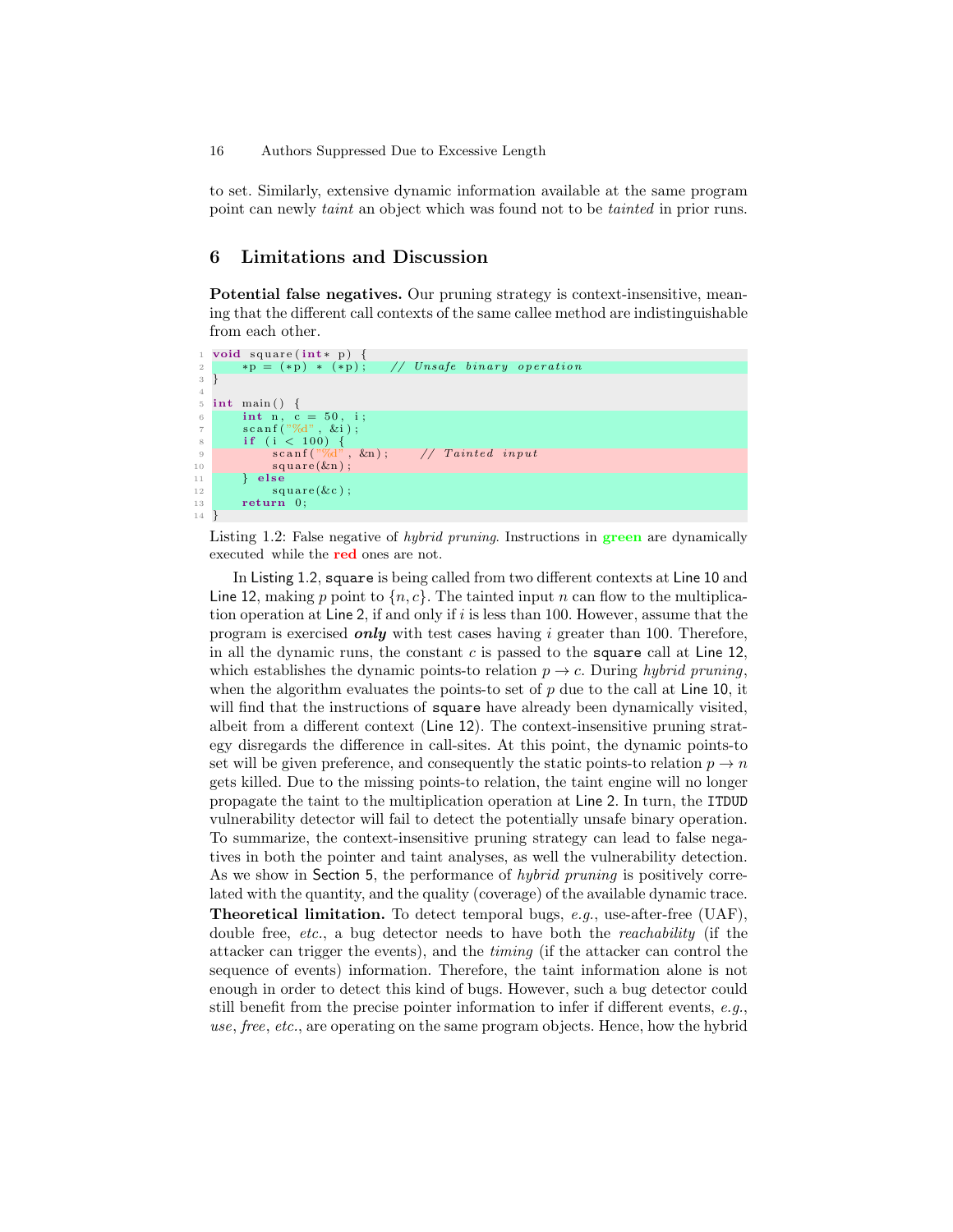points-to information improves the discovery of the temporal bugs could be an interesting research direction to explore.

Applicability to other analyses. Since hybrid pruning is inherently unsound, it is the best fit for applications where soundness is not a strict necessity, for example, in static vulnerability detection, limited cases of call-graph and controlflow graph construction, dynamic symbolic execution, etc. Indirect call resolution is a challenging problem—a purely static pointer analysis is likely to miss potential targets unless it is configured to be 'overly' conservative, in which case, it may become unusable. Hybrid pruning can indeed be effective, because it can restrict such a pointer to a smaller set of interesting targets.

# 7 Related Work

In this section we will discuss state-of-the-art techniques related to our work. Pointer analysis: Pointer analysis is a fundamental program analysis technique with a very rich literature [20,42–44], and wide applications [23,27]. Steensgaard et. al. [44] provides a linear time algorithm based on type inference techniques for pointer analysis. Anderson inclusion-based pointer analysis is another important milestone for pointer analysis which provides good precision compared to Steensgaard et. al. with an acceptable performance overhead [43]. Yulei et. al.perform value-flow, and pointer analysis in an iterative manner to improve the precision of both [45]. Pointer analysis techniques are designed to be sound as they are mostly used in compiler optimization. However, there are other clients of pointer analysis that does not have this requirement. Vulnerability detection is one such client where less false positives [8], and more precision is required. There are few unsound pointer analysis techniques tailored for bug detection [9, 11, 12]. Similarly, speculative execution is one such client where the occasional lost of soundness is acceptable [24]. In order to achieve precision, one can also use dynamic analysis which is precise, but can never be sound. Marcus *et. al.*proposes a technique to compute pointer analysis results dynamically, which are called dynamic points-to results [19,32]. They also show that the static pointer analysis results are an order of magnitude imprecise than dynamic points-to results. Another work shows how the dynamic points-to results can be used for program slicing [31]. Additionally, David *et. al.* integrates pointer analysis with Dynamic symbolic execution to increase the precision of pointer analysis [46]. However, dynamic information heavily relies on the tests, and can never be sound. In this work, we explore the possibility of augmenting the static pointer analysis—which is imprecise but sound with dynamic points-to—which are precise but unsound. We then show how this can be used to increase the precision of vulnerability detection techniques.

Taint analysis: Taint tracking is a data flow tracking technique to track the effect of user data at various program points [36]. Static taint tracking [28] requires a precise pointer analysis, else it usually ends up with Taint explosion [41], tainting all program data. Consequently, almost all the static taint tracking techniques are developed for Java [28] and other strongly typed languages where the pointer analysis results are relatively precise. Dynamic taint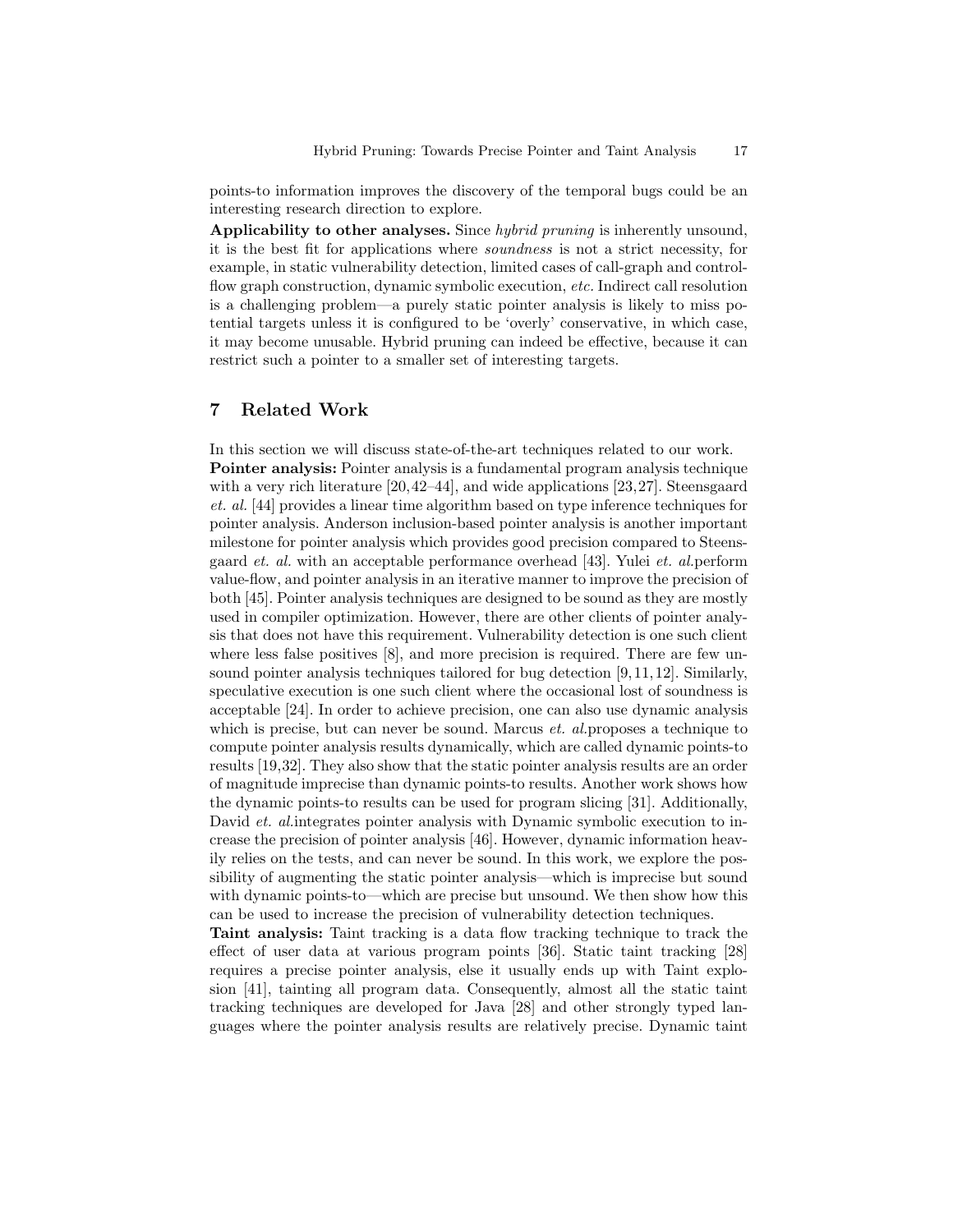tracking(DTT) [25, 36] is usually performed by instrumenting program instructions [25], resulting in memory and run-time overhead. Though several techniques have been developed to improve the run-time overhead; it still suffers from the lack of dynamic coverage [21, 22, 30, 47].

Vulnerability detection. Nevertheless imprecise, the importance of static analysis in vulnerability detection is undeniable. A large body of work on the static detection of vulnerabilities in  $C/C++$  programs has evolved over the last two decades. Engler et al.first explored this domain using various static analysis techniques [17,50,52]. Other techniques target only specific classes of vulnerabilities, such as, buffer overflows [16,18,53], memory leaks [49], integer anomalies [35,48], and format string errors [38]. However, as the complexity of software grows, these techniques either do not scale, or incur a large number of false positives.

The key motivation behind this work is to bring the best of both the worlds together, *i.e.*, the *scalability* offered by the static analysis, and the *precision* guaranteed by the dynamic analysis. We attempt to combine both in a novel way, such that, we can draw on the strengths of each. There exists previous attempts that combine static and dynamic analysis for various applications [7, 10, 14, 15, 26, 39, 40]. Tapti et. al.combines static analysis with dynamic data flow tracking (DFT) to increase the the precision of pointer analysis [34]. They used this precise pointer analysis to protect memory disclosure, and transient execution attacks. Other techniques have aimed to improve vulnerability detection as a downstream client, e.g., using dynamic analysis to verify the results of static analysis, guiding fuzzing through static program analysis, using static analysis to localize program faults in untested code from fuzzer generated crash, etc. [14,26,39,40]. However, none of them combine the static and dynamic analysis in an interleaved way to improve the points-to, and taint analysis which is further used in vulnerability detection to reduce the false warnings. To our knowledge, we are the first to explore this direction.

# 8 Conclusion

In this paper, we introduce *hybrid pruning* where we improve the precision of static points-to and taint analyses by combining dynamic information collected from program's run-time trace in a novel way. We propose two different modes of operation,  $viz.$ ,  $H_0$  and  $H_P$ , whose applicability is decided by the amount of dynamic information available. Our in-depth evaluation demonstrates both significant improvement in the precision of the points-to sets, and the reduction of the taint sets. When static vulnerability detection is used as a client of the improved pointer and taint analyses, the former is able to find 19 out 20 bugs in CGC and real-world software, where as cutting down  $21\%$  of the false warnings – making the analysis outcome more amenable to manual triaging.

# 9 Acknowledgments

We thank our shepherd Daniele Cono D'Elia and anonymous reviewers for their valuable feedback. This material is based upon work supported by ONR under Award No. N00014-17-1-2897.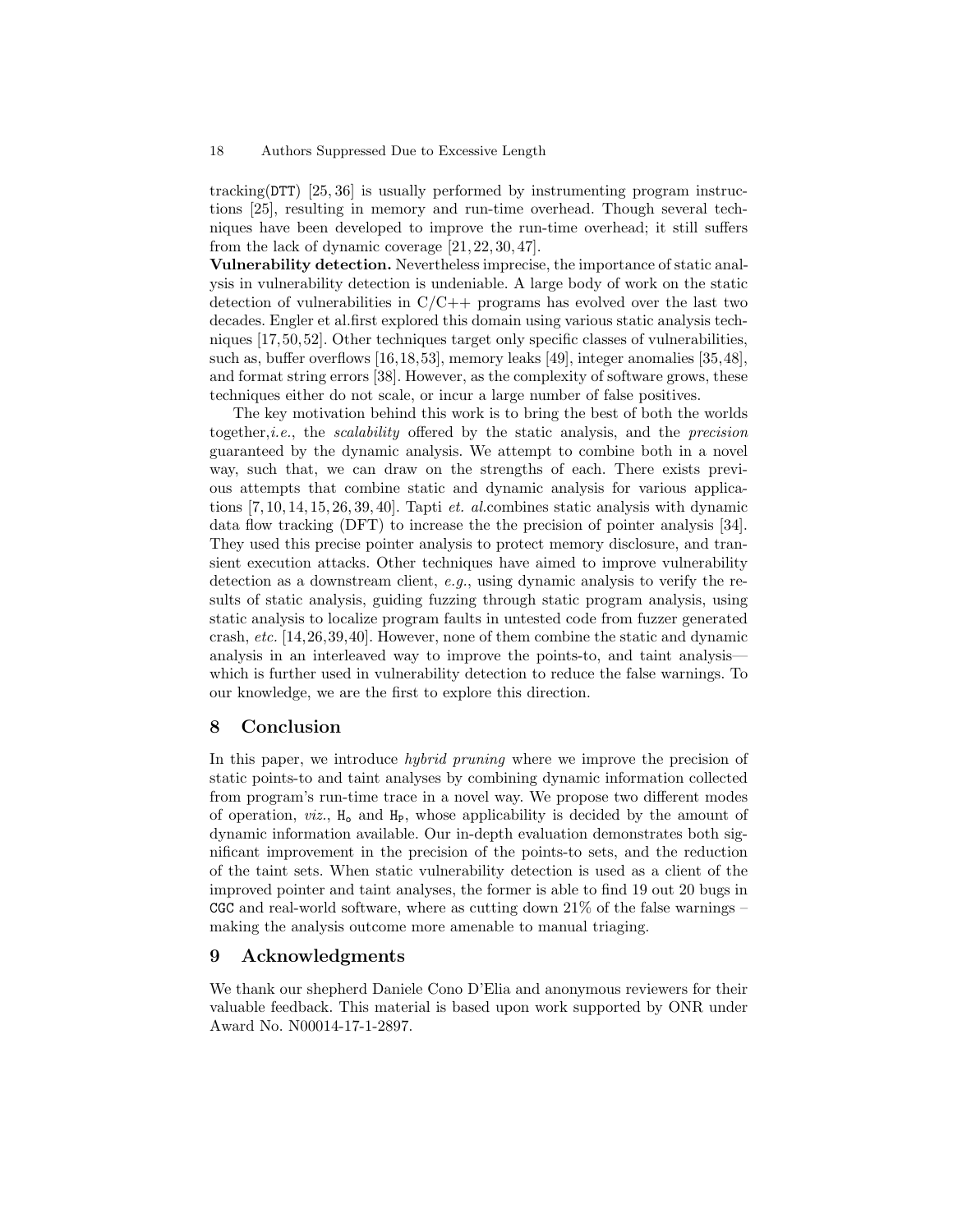### References

- 1. Celery: Distributed task queue. http://www.celeryproject.org.
- 2. Common vulnerabilities and exposures. https://cve.mitre.org.
- 3. Coverity linux scan. https://scan.coverity.com/projects/linux.
- 4. Darpa cyber grand challenge. https://www.darpa.mil/program/cyber-grandchallenge.
- 5. The llvm compiler infrastructure. https://llvm.org.
- 6. Llvm dataflowsanitizer pass. https://clang.llvm.org/docs/ DataFlowSanitizer.html.
- 7. Subarno Banerjee, David Devecsery, Peter Chen, and Satish Narayanasamy. Iodine: Fast dynamic taint tracking using rollback-free optimistic hybrid analysis. 2019.
- 8. Al Bessey, Ken Block, Ben Chelf, Andy Chou, Bryan Fulton, Seth Hallem, Charles Henri-Gros, Asya Kamsky, Scott McPeak, and Dawson Engler. A few billion lines of code later: Using static analysis to find bugs in the real world. Commun. ACM, pages 66–75, 2010.
- 9. Sebastian Biallas, Mads Chr Olesen, Franck Cassez, and Ralf Huuck. Ptrtracker: Pragmatic pointer analysis. In Source Code Analysis and Manipulation (SCAM), 2013 IEEE 13th International Working Conference on, pages 69–73. IEEE, 2013.
- 10. Pietro Borrello, Daniele Cono D'Elia, Leonardo Querzoni, and Cristiano Giuffrida. Constantine: Automatic side-channel resistance using efficient control and data flow linearization. In CCS' 21, 2021.
- 11. Marcio Buss, Daniel Brand, Vugranam Sreedhar, and Stephen A. Edwards. A novel analysis space for pointer analysis and its application for bug finding. Sci. Comput. Program., pages 921–942, 2010.
- 12. Marcio Buss, Stephen A Edwards, Bin Yao, and Daniel Waddington. Pointer analysis for c programs through ast traversal. 2005.
- 13. Brian Caswell. Cyber grand challenge corpus.
- 14. Christoph Csallner, Yannis Smaragdakis, and Tao Xie. Dsd-crasher: A hybrid analysis tool for bug finding. ACM Transactions on Software Engineering and Methodology (TOSEM), 17(2):8, 2008.
- 15. David Devecsery, Peter M. Chen, Jason Flinn, and Satish Narayanasamy. Optimistic hybrid analysis: Accelerating dynamic analysis through predicated static analysis. 2018.
- 16. Nurit Dor, Michael Rodeh, and Mooly Sagiv. Cssv: Towards a realistic tool for statically detecting all buffer overflows in c. In Proceedings of the ACM SIGPLAN 2003 Conference on Programming Language Design and Implementation, PLDI '03, pages 155–167, New York, NY, USA, 2003. ACM.
- 17. Dawson Engler, David Yu Chen, Seth Hallem, Andy Chou, and Benjamin Chelf. Bugs as deviant behavior: A general approach to inferring errors in systems code. In Proceedings of the Eighteenth ACM Symposium on Operating Systems Principles, 2001.
- 18. Vinod Ganapathy, Somesh Jha, David Chandler, David Melski, and David Vitek. Buffer overrun detection using linear programming and static analysis. In Proceedings of the 10th ACM Conference on Computer and Communications Security, CCS '03, pages 345–354, New York, NY, USA, 2003. ACM.
- 19. Axel Gross. Evaluation of dynamic points-to analysis. 2004.
- 20. Ben Hardekopf, Ben Wiedermann, William R Cook, and Calvin Lin. A formal specification of pointer analysis approximations. In submission to Programming Language Design and Implementation (PLDI), 2009.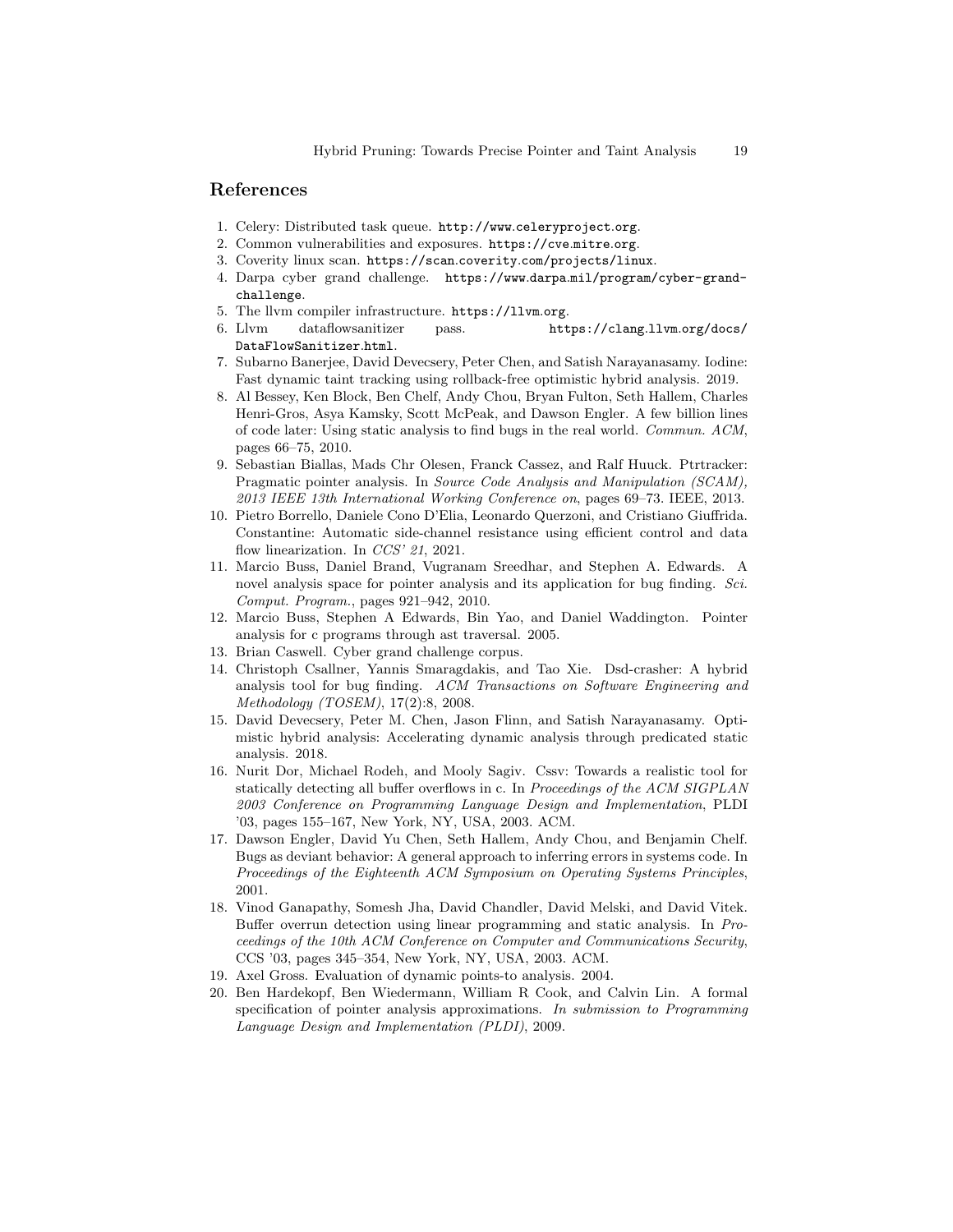- 20 Authors Suppressed Due to Excessive Length
- 21. Alex Ho, Michael Fetterman, Christopher Clark, Andrew Warfield, and Steven Hand. Practical taint-based protection using demand emulation. In ACM SIGOPS Operating Systems Review, volume 40, pages 29–41. ACM, 2006.
- 22. Kangkook Jee, Vasileios P Kemerlis, Angelos D Keromytis, and Georgios Portokalidis. Shadowreplica: efficient parallelization of dynamic data flow tracking. In Proceedings of the 2013 ACM SIGSAC conference on Computer  $\mathcal{C}$  communications security, pages 235–246. ACM, 2013.
- 23. Vineet Kahlon. Bootstrapping: A technique for scalable flow and context-sensitive pointer alias analysis. In Proceedings of the 29th ACM SIGPLAN Conference on Programming Language Design and Implementation, pages 249–259, 2008.
- 24. Kirk Kelsey, Tongxin Bai, Chen Ding, and Chengliang Zhang. Fast track: A software system for speculative program optimization. In Code Generation and Optimization, 2009. CGO 2009. International Symposium on, 2009.
- 25. Vasileios P Kemerlis, Georgios Portokalidis, Kangkook Jee, and Angelos D Keromytis. libdft: Practical dynamic data flow tracking for commodity systems. In Acm Sigplan Notices, volume 47, pages 121–132. ACM, 2012.
- 26. Seokmo Kim, R. Young Chul Kim, and Young B. Park. Software vulnerability detection methodology combined with static and dynamic analysis. Wireless Personal Communications, pages 777–793, 2016.
- 27. Ondrej Lhoták and Kwok-Chiang Andrew Chung. Points-to analysis with efficient strong updates. In Proceedings of the 38th Annual ACM SIGPLAN-SIGACT Symposium on Principles of Programming Languages, pages 3–16, 2011.
- 28. Aravind Machiry. The need for extensible and configurable static taint tracking for c/c++, 2017. https://machiry.github.io/blog/2017/05/31/static-tainttracking.
- 29. Aravind Machiry, Chad Spensky, Jake Corina, Nick Stephens, Christopher Kruegel, and Giovanni Vigna. DR. CHECKER: A soundy analysis for linux kernel drivers. In 26th USENIX Security Symposium (USENIX Security 17), pages 1007–1024, Vancouver, BC, 2017. USENIX Association.
- 30. Jiang Ming, Dinghao Wu, Gaoyao Xiao, Jun Wang, and Peng Liu. Taintpipe: Pipelined symbolic taint analysis. In USENIX Security Symposium, 2015.
- 31. Markus Mock, Darren C. Atkinson, Craig Chambers, and Susan J. Eggers. Improving program slicing with dynamic points-to data. In Proceedings of the 10th ACM SIGSOFT Symposium on Foundations of Software Engineering, SIGSOFT '02/FSE-10, pages 71–80, 2002.
- 32. Markus Mock, Manuvir Das, Craig Chambers, and Susan J. Eggers. Dynamic points-to sets: A comparison with static analyses and potential applications in program understanding and optimization. In Proceedings of the 2001 ACM SIGPLAN-SIGSOFT Workshop on Program Analysis for Software Tools and Engineering, PASTE '01, pages 66–72, 2001.
- 33. Trail of Bits. Darpa challenge binaries on linux, osx, and windows. https:// github.com/trailofbits/cb-multios, 2016.
- 34. Tapti Palit, Jarin Firose Moon, Fabian Monrose, and Michalis Polychronakis. Dynpta: Combining static and dynamic analysis for practical selective data protection. In 2021 IEEE Symposium on Security and Privacy (SP), 2021.
- 35. Dipanwita Sarkar, Muthu Jagannathan, Jay Thiagarajan, and Ramanathan Venkatapathy. Flow-insensitive static analysis for detecting integer anomalies in programs. In Proceedings of the 25th conference on IASTED International Multi-Conference: Software Engineering, pages 334–340. ACTA Press, 2007.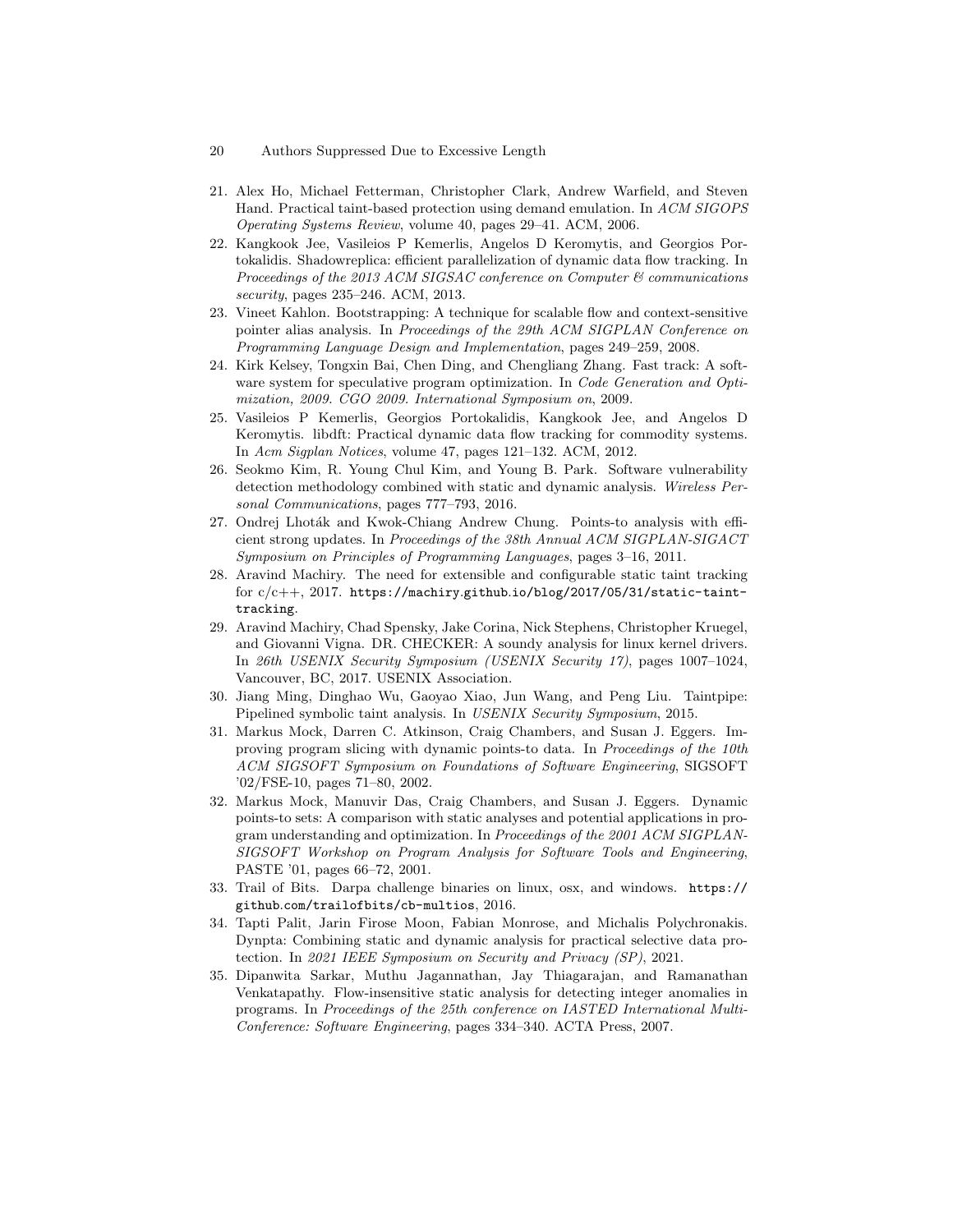- 36. Edward J. Schwartz, Thanassis Avgerinos, and David Brumley. All you ever wanted to know about dynamic taint analysis and forward symbolic execution (but might have been afraid to ask). In Proceedings of the 2010 IEEE Symposium on Security and Privacy, 2010.
- 37. Konstantin Serebryany, Derek Bruening, Alexander Potapenko, and Dmitry Vyukov. Addresssanitizer: A fast address sanity checker. USENIX ATC, 2012.
- 38. Umesh Shankar, Kunal Talwar, Jeffrey S. Foster, and David Wagner. Detecting format string vulnerabilities with type qualifiers. In Proceedings of the 10th Conference on USENIX Security Symposium - Volume 10, SSYM'01, Berkeley, CA, USA, 2001. USENIX Association.
- 39. Bhargava Shastry, Markus Leutner, Tobias Fiebig, Kashyap Thimmaraju, Fabian Yamaguchi, Konrad Rieck, Stefan Schmid, Jean-Pierre Seifert, and Anja Feldmann. Static program analysis as a fuzzing aid.
- 40. Bhargava Shastry, Federico Maggi, Fabian Yamaguchi, Konrad Rieck, and Jean-Pierre Seifert. Static exploration of taint-style vulnerabilities found by fuzzing. In 11th USENIX Workshop on Offensive Technologies. USENIX Association, 2017.
- 41. Asia Slowinska and Herbert Bos. Pointless tainting?: evaluating the practicality of pointer tainting. In Proceedings of the 4th ACM European conference on Computer systems, pages 61–74. ACM, 2009.
- 42. Yannis Smaragdakis, George Balatsouras, et al. Pointer analysis. Foundations and Trends in Programming Languages, 2(1):1–69, 2015.
- 43. Manu Sridharan and Stephen J. Fink. The complexity of andersen's analysis in practice. In Proceedings of the 16th International Symposium on Static Analysis, 2009.
- 44. Bjarne Steensgaard. Points-to analysis in almost linear time. In Proceedings of the 23rd ACM SIGPLAN-SIGACT Symposium on Principles of Programming Languages, 1996.
- 45. Yulei Sui and Jingling Xue. Svf: Interprocedural static value-flow analysis in llvm. In Proceedings of the 25th International Conference on Compiler Construction, 2016.
- 46. David Trabish, Timotej Kapus, Noam Rinetzky, and Cristian Cadar. Past-sensitive pointer analysis for symbolic execution. In Proceedings of the 28th ACM Joint Meeting on European Software Engineering Conference and Symposium on the Foundations of Software Engineering, page 197–208, 2020.
- 47. Guru Venkataramani, Ioannis Doudalis, Yan Solihin, and Milos Prvulovic. Flexitaint: A programmable accelerator for dynamic taint propagation. In High Performance Computer Architecture, 2008.
- 48. Xi Wang, Haogang Chen, Zhihao Jia, Nickolai Zeldovich, and M Frans Kaashoek. Improving integer security for systems with kint. In OSDI, 2012.
- 49. Yichen Xie and Alex Aiken. Context-and path-sensitive memory leak detection. In ACM SIGSOFT Software Engineering Notes. ACM, 2005.
- 50. Yichen Xie, Andy Chou, and Dawson Engler. Archer: Using symbolic, pathsensitive analysis to detect memory access errors. In Proceedings of the 9th European Software Engineering Conference Held Jointly with 11th ACM SIGSOFT International Symposium on Foundations of Software Engineering, ESEC/FSE-11, 2003.
- 51. Yichen Xie, Mayur Naik, Brian Hackett, and Alex Aiken. Soundness and its role in bug detection systems. In Workshop on the Evaluation of Software Defect Detection Tools, 2005.